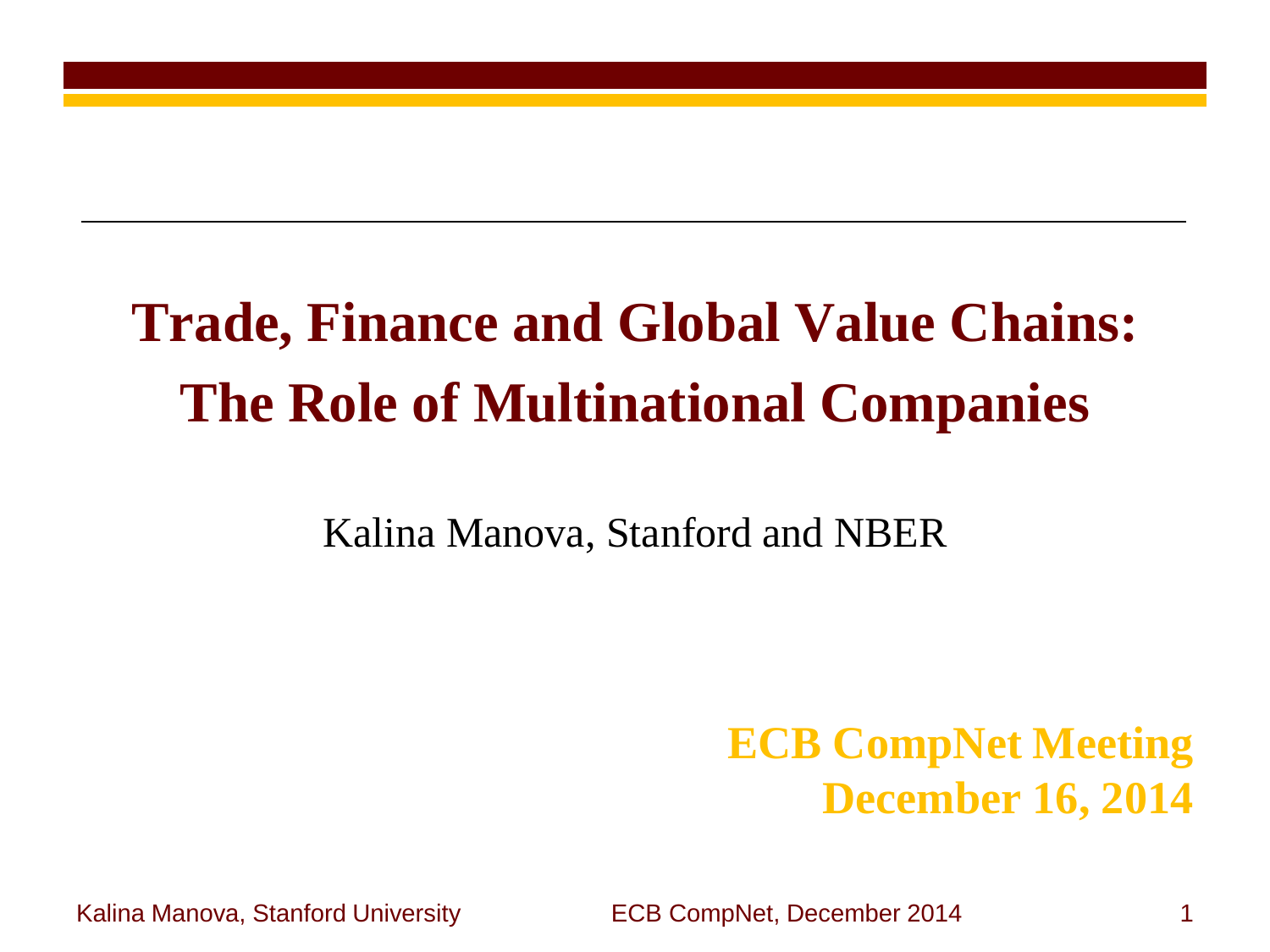## No Finance, No Trade

 $\Box$  Growing evidence that financial frictions severely impede global trade

- Limited export entry, export volumes and value-chain position at the firm level
- Distortions to aggregate trade flows, exceeding those to aggregate output
- Effects more acute during financial crises
- Potentially large amplification via global supply chains
- $\Box$  Very active market for the financing and insurance of international transactions, worth \$10-\$12 trillion in 2008 or 90% of world trade
- $\Box$  Credit constraints a major obstacle in developing countries that rely on trade for growth but suffer from weak financial institutions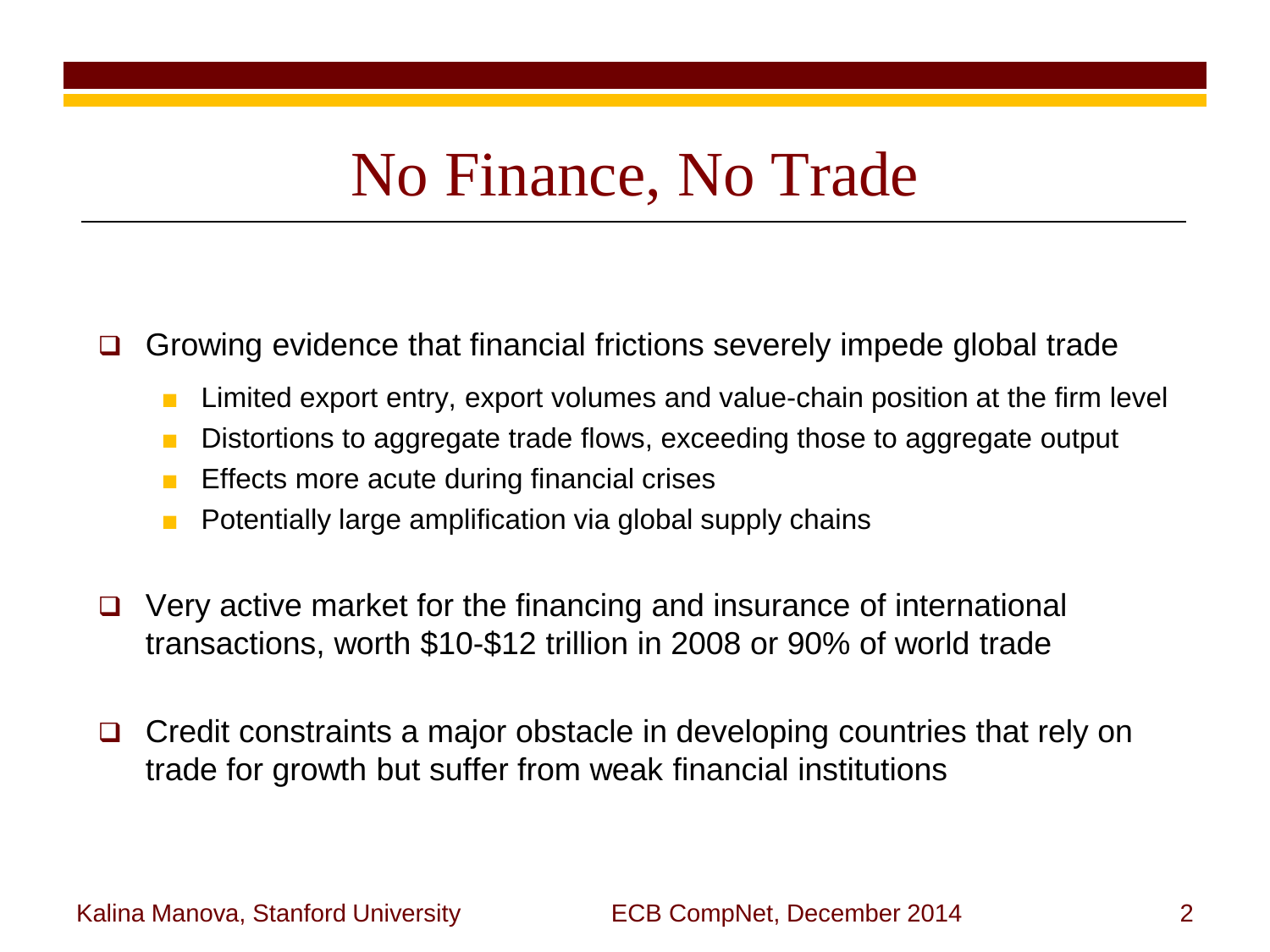## Global Value Chains

- $\Box$  Increasing fragmentation of production across countries a key trend in international trade over last two decades
	- Rise in trade in intermediate inputs for further processing and assembly relative to trade in final consumer goods
	- 60 mil workers in 3,500 processing zones in 130 mostly developing countries
- $\Box$  Splicing of global production chains raises new policy questions
	- How should trade policy be designed?
	- What are the welfare and distributional consequences of global supply chains and policies that govern them?
	- How are firm growth, technology transfer to emerging economies and transmission of shocks across borders affected?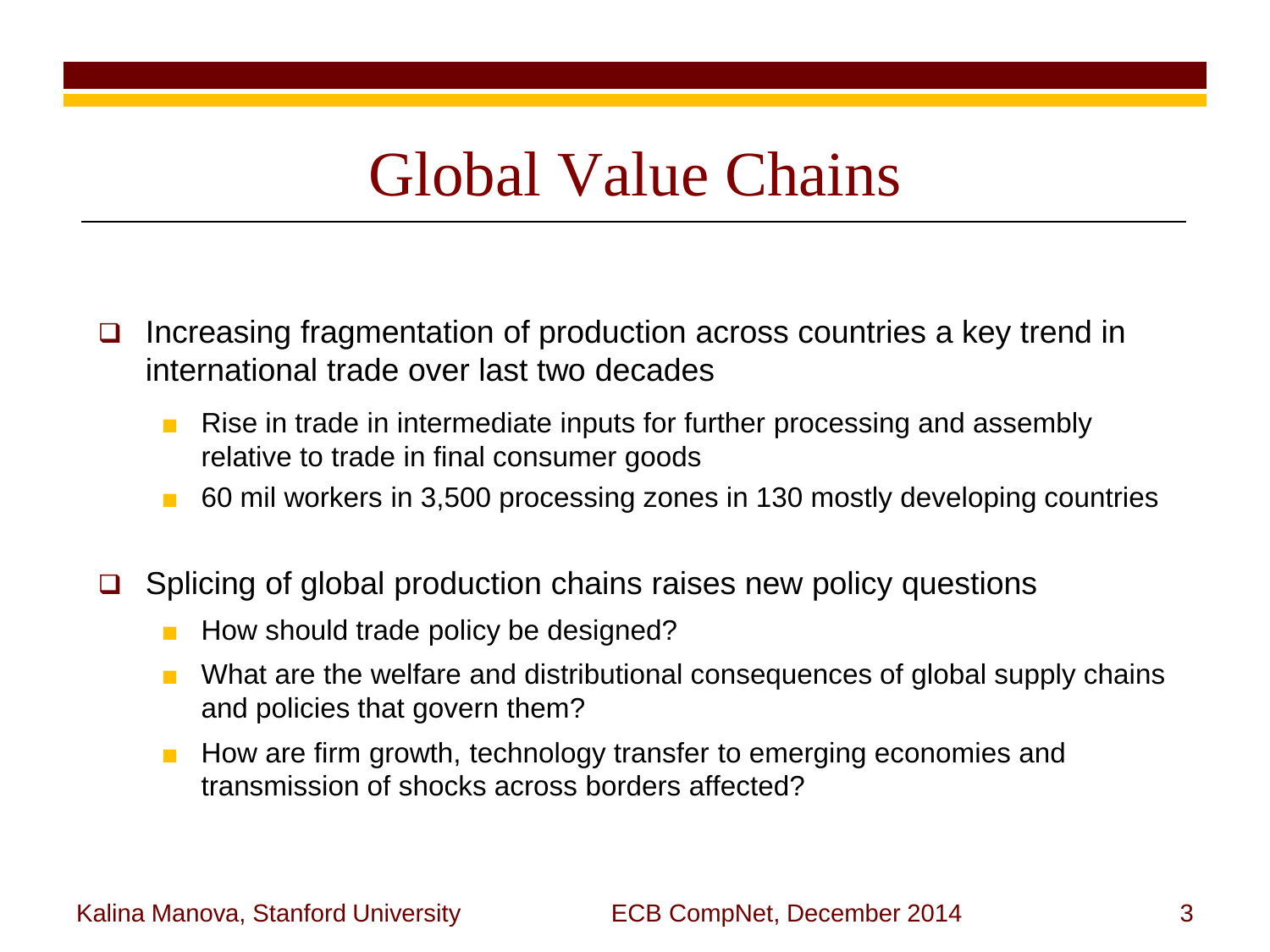## Omnipresent and Omnipotent MNCs?

- $\Box$  Multinational companies of tremendous importance to world economy
	- 1/3 of global trade is conducted intra-firm, between MNC subsidiaries
	- Another 1/3 is between a multinational and an unaffiliated party
	- MNCs widely believed / expected to bring financial resources and technological know-how to developing countries
- □ What role for MNCs given financial frictions and GVCs?
	- MNCs less financially constrained than domestic firms but not unconstrained
	- Do MNCs mitigate the effect of credit constraints on trade?
	- How do financial frictions affect MNCs' operations?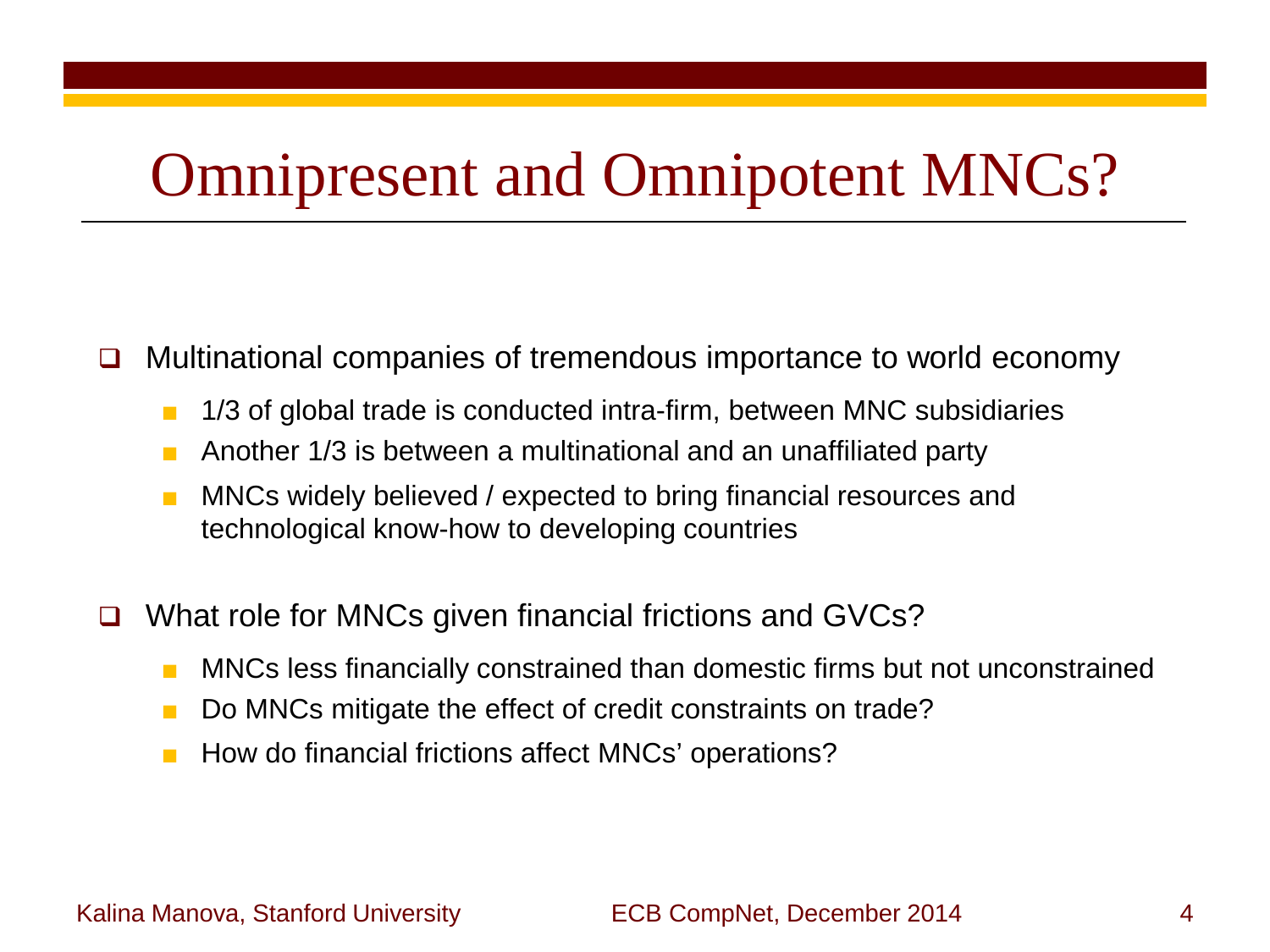## Pointillism

### **insights about the WORLD from colorful anecDOTes**



Kalina Manova, Stanford University **ECB CompNet, December 2014** 5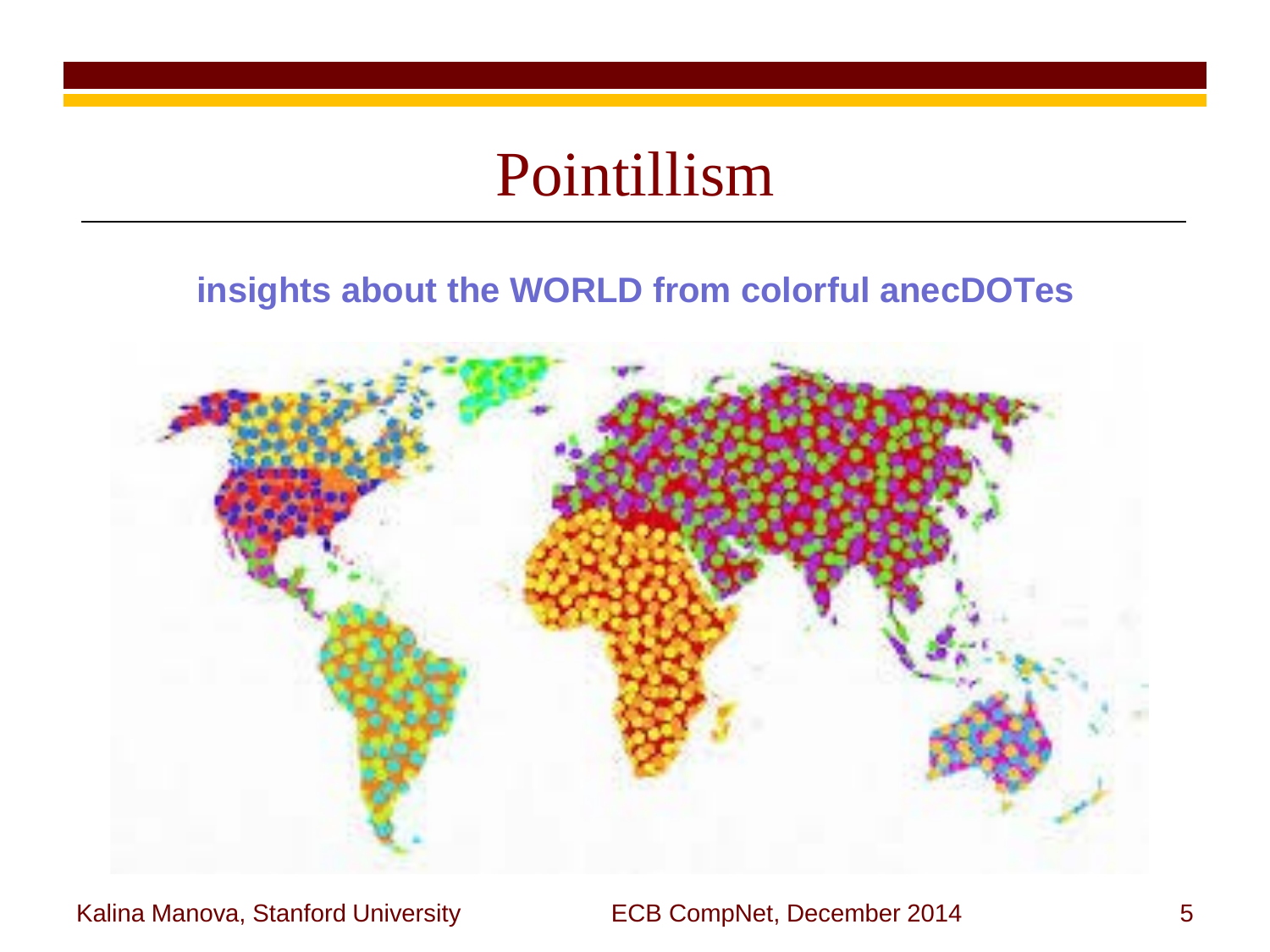# Why Exporters Require External Finance

- $\Box$  Firms routinely rely on external capital to cover upfront costs that cannot be financed out of retained earnings or cash flows from operations
- $\Box$  Exporting even more dependent on external finance than manufacturing for the home country
	- 1. Additional up-front costs specific to export activities
	- 2. Cross-border shipments take 30-90 days longer to process
	- 3. International transactions are riskier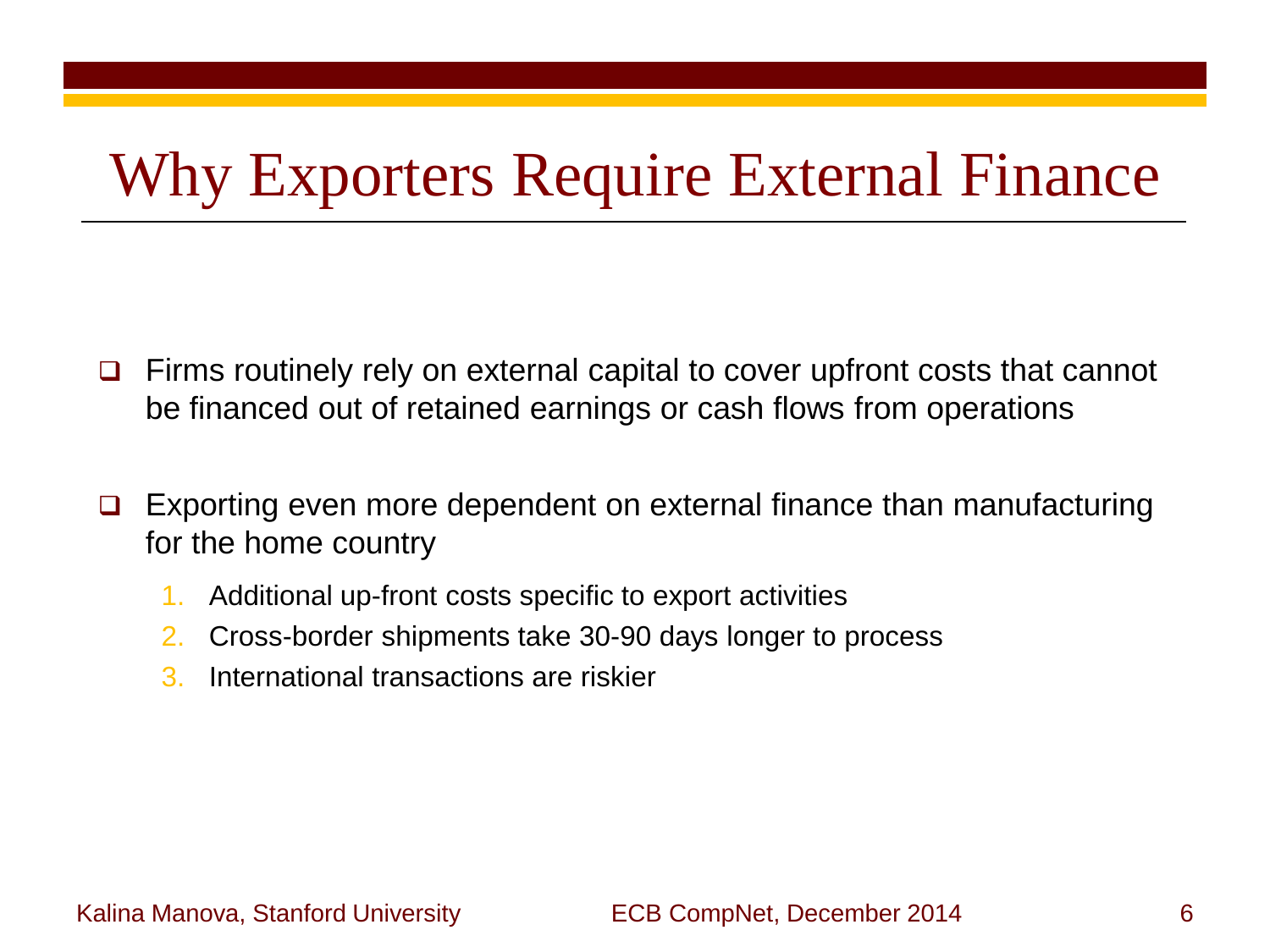## Sources of Finance

#### **Domestic firms**

### **Multinational affiliates**

- □ Internal
	- Cash flows from operations
	- Retained earnings
- □ Internal
	- Cash flows from operations
	- Retained earnings
	- **Parent financing**

- □ External
	- Domestic capital markets
	- Buyer-supplier trade credit
- □ External
	- Domestic capital markets
	- Buyer-supplier trade credit
	- Foreign capital markets
	- Global supply chains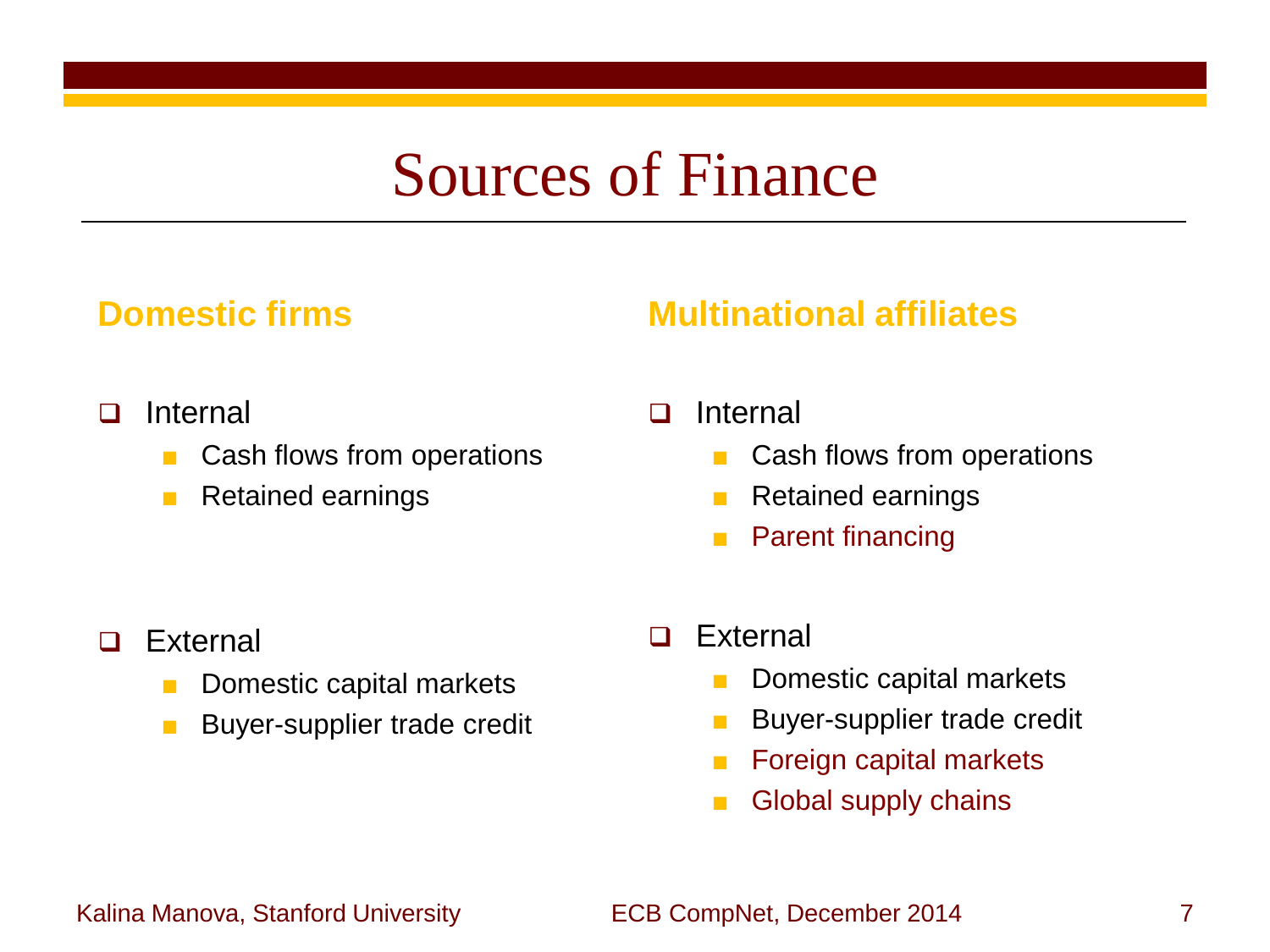## MNCs' Financing Practices

 $\Box$  MNC affiliates employ internal capital markets opportunistically to overcome frictions in external capital markets

(Desai-Foley-Hines 2004)

- Affiliates use less external finance in host countries with underdeveloped capital markets or weak creditor rights
- Lending from parent compensates ¾ of reduced external debt

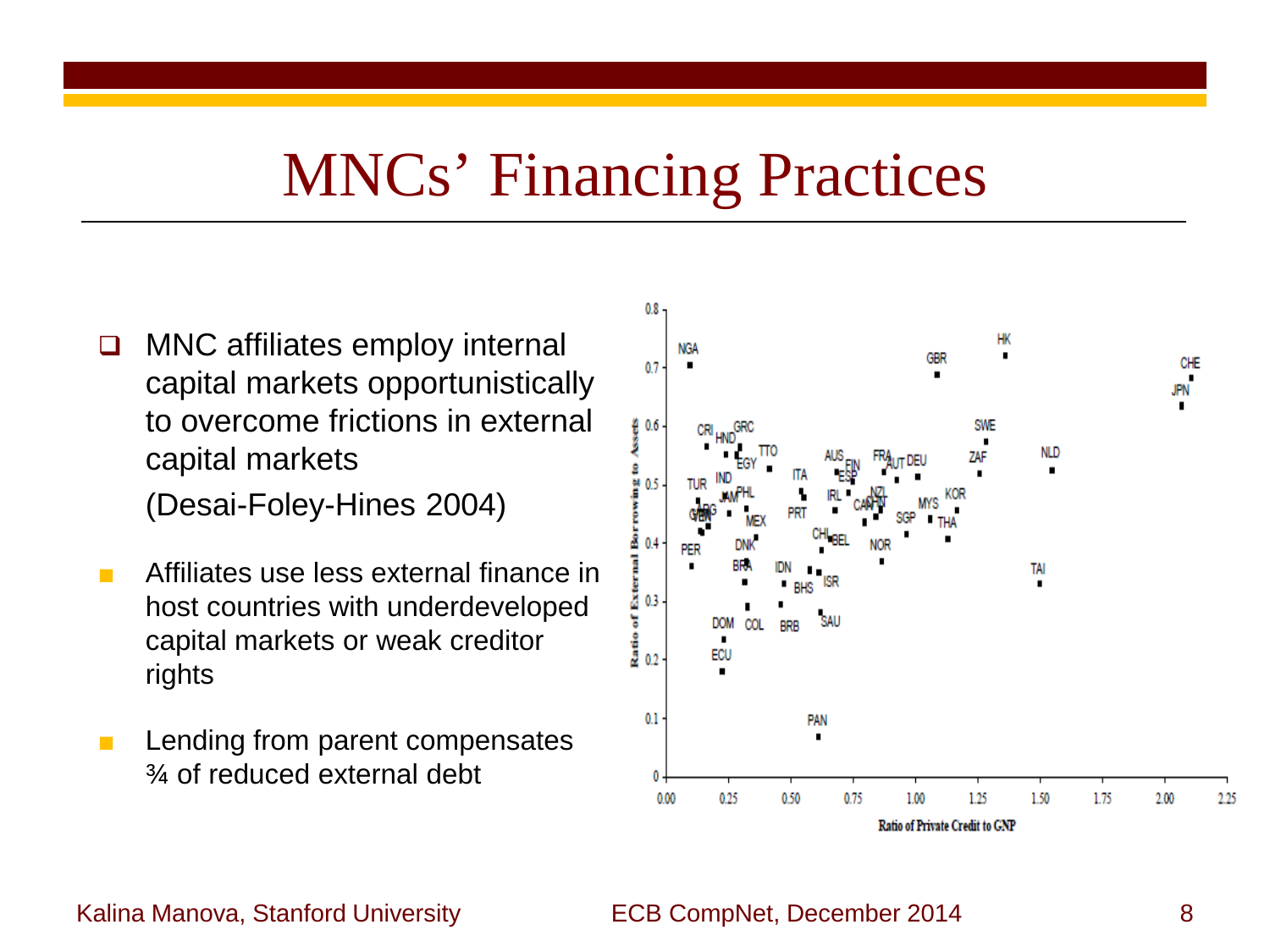# MNCs' Comparative Advantage

- $\Box$  Foreign affiliates and joint ventures export more than domestic firms, especially in financially vulnerable sectors (Manova-Wei-Zhang 2015)
	- Advantage stronger when firms face higher trade costs or weaker bank sector

| Firm Type                                                   | <b>All Firms</b> |       | State-Owned Private Domestic Joint Ventures |       | Foreign-Owned |
|-------------------------------------------------------------|------------------|-------|---------------------------------------------|-------|---------------|
| <b>Total Exports</b>                                        | 531.36           | 9.8%  | 12.9%                                       | 26.3% | 51.0%         |
| Panel A. Classifying sectors by external finance dependence |                  |       |                                             |       |               |
| Low                                                         | 173.47           | 14.9% | 23.4%                                       | 29.4% | 32.3%         |
| High                                                        | 357.89           | 7.3%  | 7.8%                                        | 24.8% | 60.1%         |
| Panel B. Classifying sectors by inventories ratio           |                  |       |                                             |       |               |
| Low                                                         | 94.01            | 19.9% | 18.8%                                       | 32.1% | 29.2%         |
| High                                                        | 437.35           | 7.6%  | 11.6%                                       | 25.1% | 55.7%         |
| Panel C. Classifying sectors by asset tangibility           |                  |       |                                             |       |               |
| Low                                                         | 423.04           | 6.2%  | 9.9%                                        | 25.9% | 58.0%         |
| High                                                        | 108.32           | 23.8% | 24.4%                                       | 28.1% | 23.7%         |
| Panel D. Classifying sectors by trade credit intensity      |                  |       |                                             |       |               |
| Low                                                         | 285.63           | 4.9%  | 7.5%                                        | 24.8% | 62.8%         |
| High                                                        | 245.73           | 15.5% | 19.1%                                       | 28.1% | 37.3%         |

Kalina Manova, Stanford University **ECB CompNet, December 2014** 9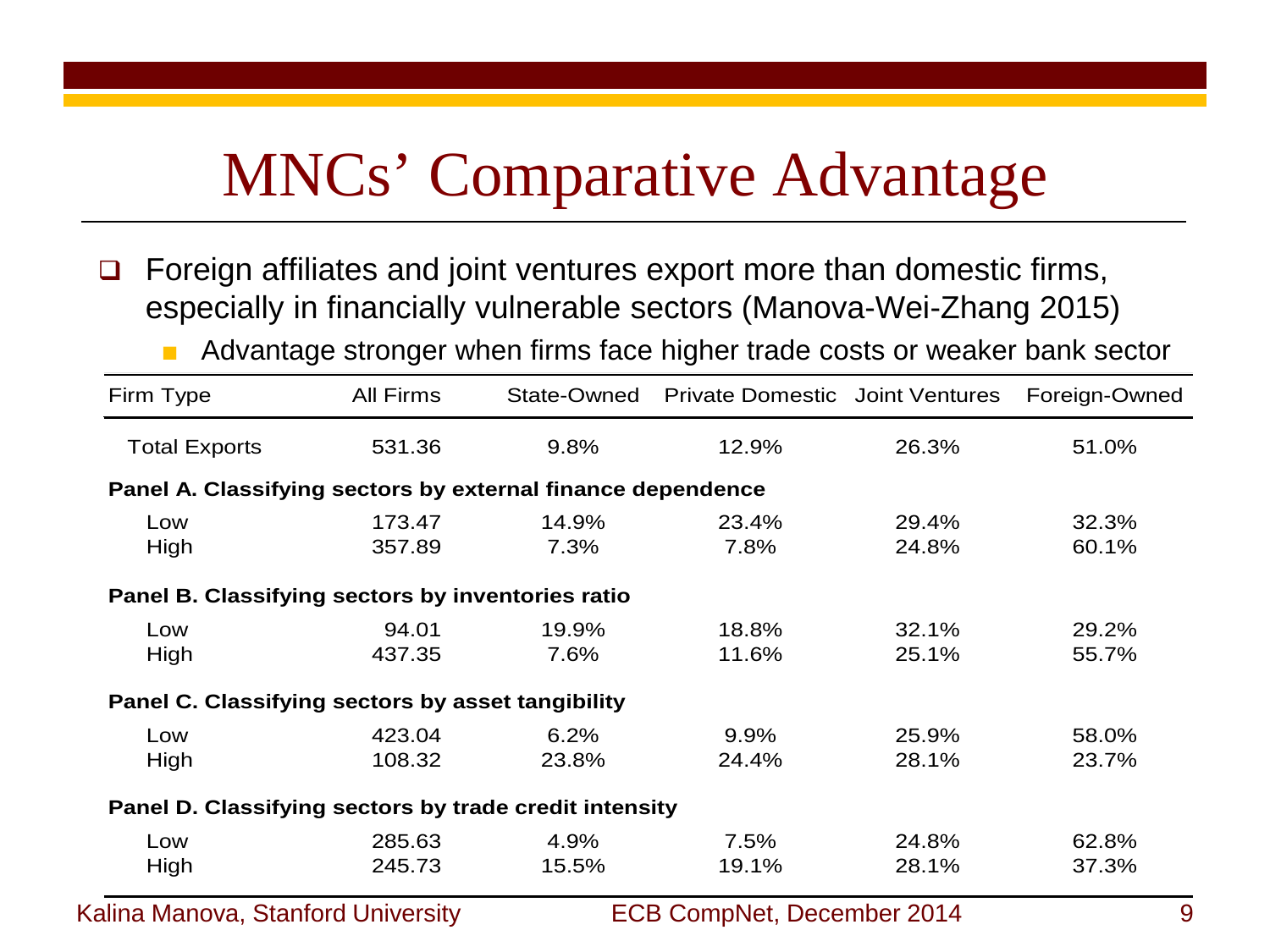# MNCs' Response to Export Opportunities

- $\Box$  After large RER devaluations, MNC affiliates expand sales and investment more than domestic companies (Desai-Foley-Forbes 2008)
	- Expansion funded by parent company



Panel A: Sales Growth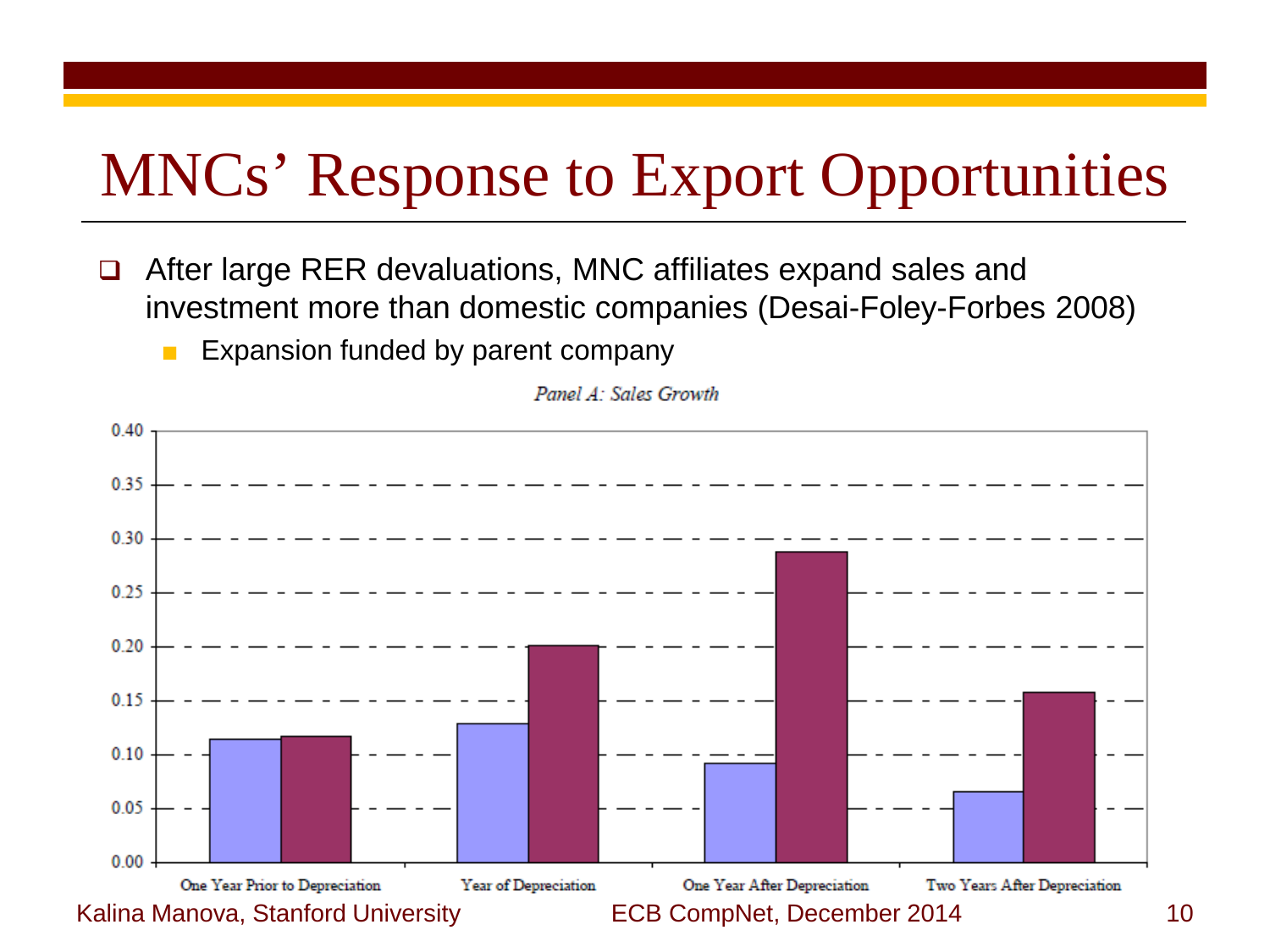# MNCs' Response to Financial Crises

- $\Box$  MNC affiliates maintained higher sales than domestic establishments during 2008-2009 financial crisis (Alfaro-Chen 2012)
	- MNC subsidiaries with stronger vertical production and financial linkages with parent were more resilient

|                                    | (1)       | (2)        | $\left( 3\right)$ |
|------------------------------------|-----------|------------|-------------------|
|                                    | Crisis    | Non-crisis | Diff.             |
| Performance difference $b/w$       | $0.03***$ | $0.002*$   | $0.028**$         |
| MNC subsidiaries and local matches | (0.01)    | (0.001)    | (0.01)            |
| Number of matched pairs            | 43,513    | 43,513     | 43,513            |

#### Kalina Manova, Stanford University **ECB CompNet, December 2014** 11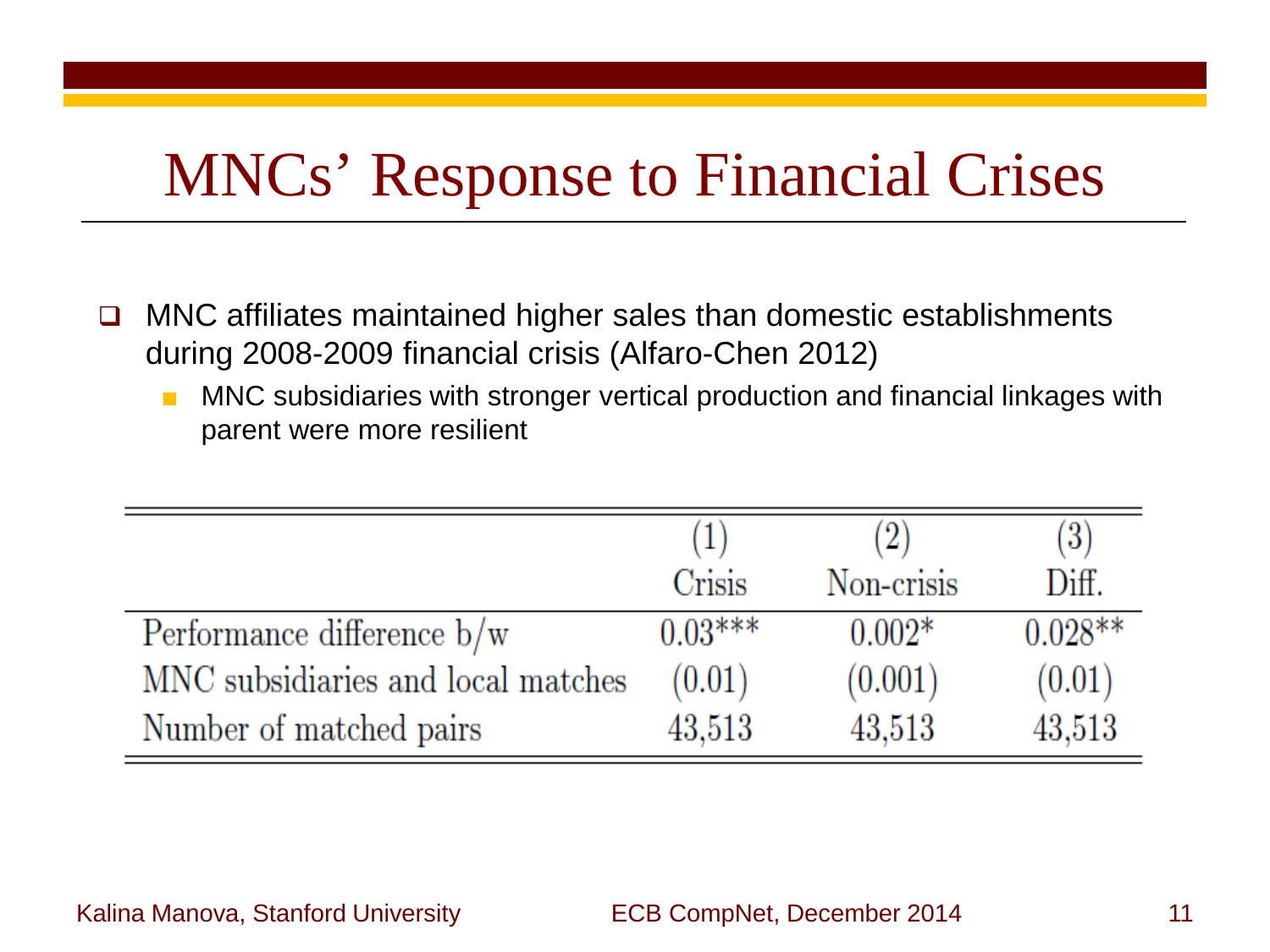## FDI vs. Other Capital Flows during Crises

- Volume of foreign capital flows irrelevant for effect of 2008- 2009 crisis on firms' liquidity constraints and stock market price (Tong and Wei 2010)
- Higher share of FDI in foreign capital inflows pre crisis alleviated credit crunch and trade collapse during crisis
- Did MNCs quicken spread of demand and supply shocks across countries?

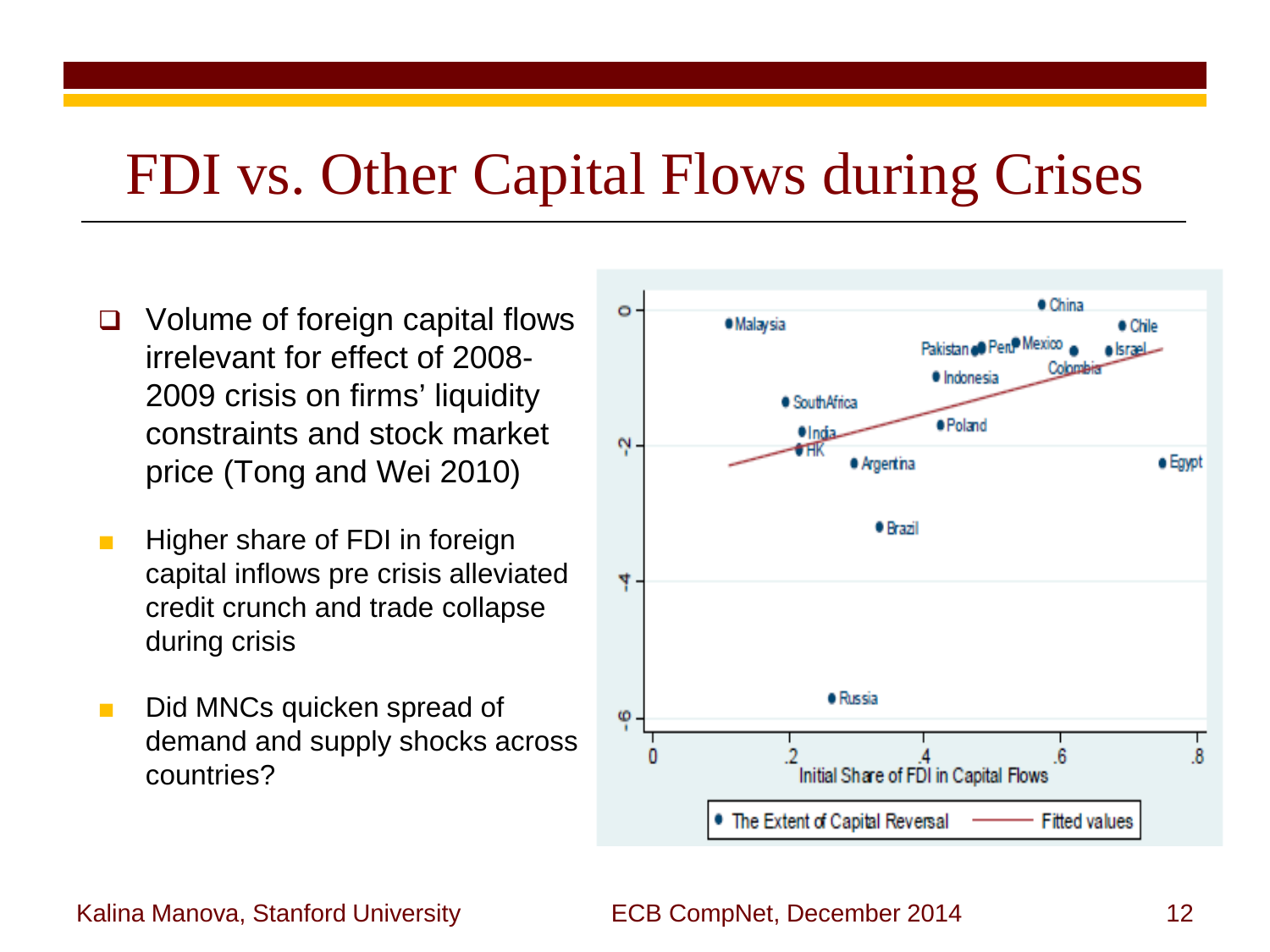## MNCs and Global Value Chains

- If MNCs are less financially constrained than domestic firms, then how do financial considerations affect MNCs' global operations?
	- Production location decision: choice of host countries
	- Integration decision: in-house vs. arm's length off-shoring
	- Network decision: horizontal vs. vertical vs. export-platform
- $\Box$  How do firms choose their position in the global value chain?
	- Domestic firms vs. foreign affiliates
	- Value added vs. production stages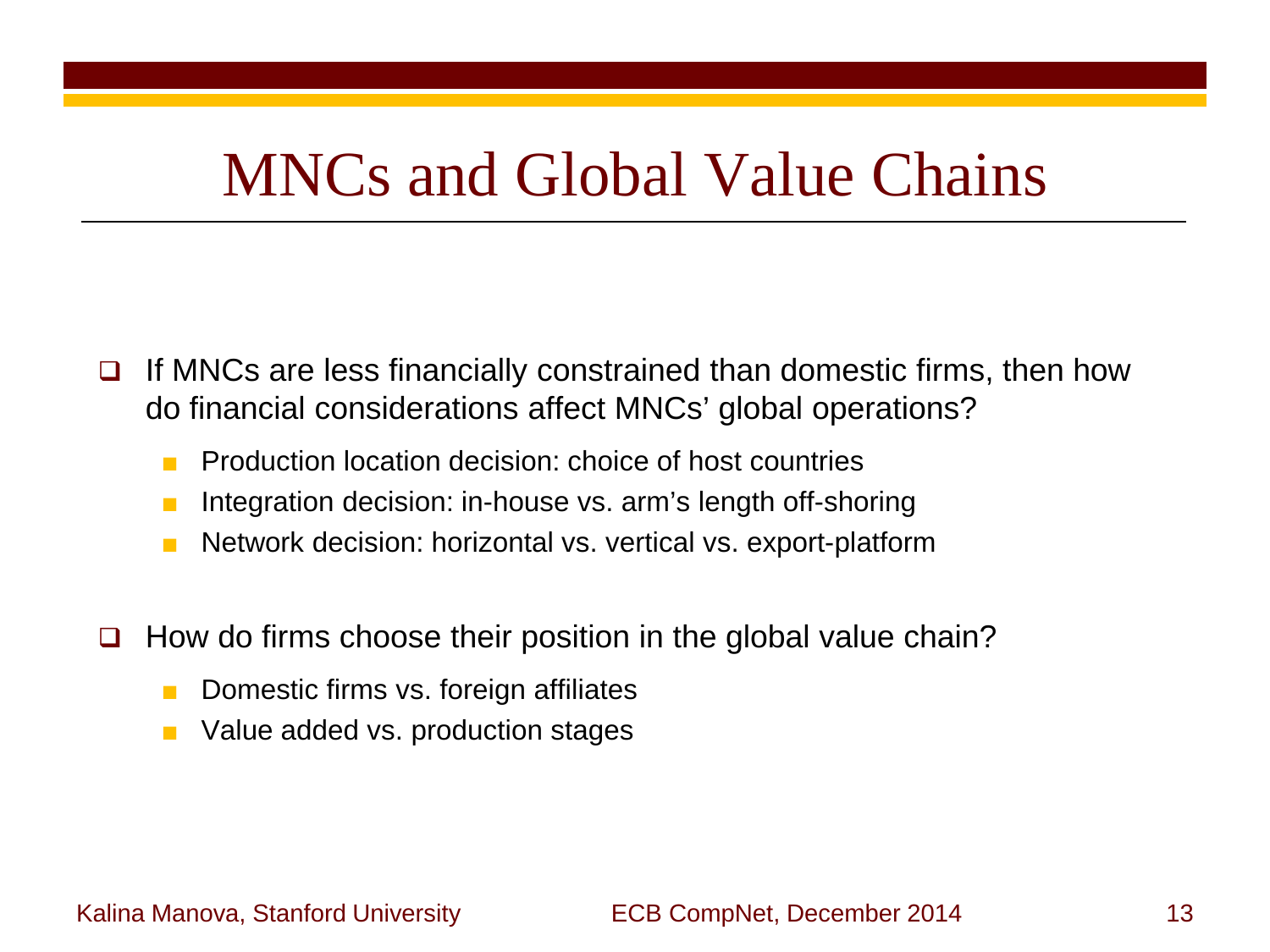# Some Examples



*Intel* assembles its microchips in wholly-owned subsidiaries in China, Costa Rica, Malaysia, Philippines



*Nike* subcontracts manufacturing to independent producers in Thailand, Indonesia, Cambodia and Vietnam



*Apple* outsources assembly to FoxConn in China, providing customized inputs at no cost from Japan and Korea



*Ralph Lauren* subcontracts to Youngor in China, who sources and pays for all foreign materials

Kalina Manova, Stanford University **ECB CompNet, December 2014** 14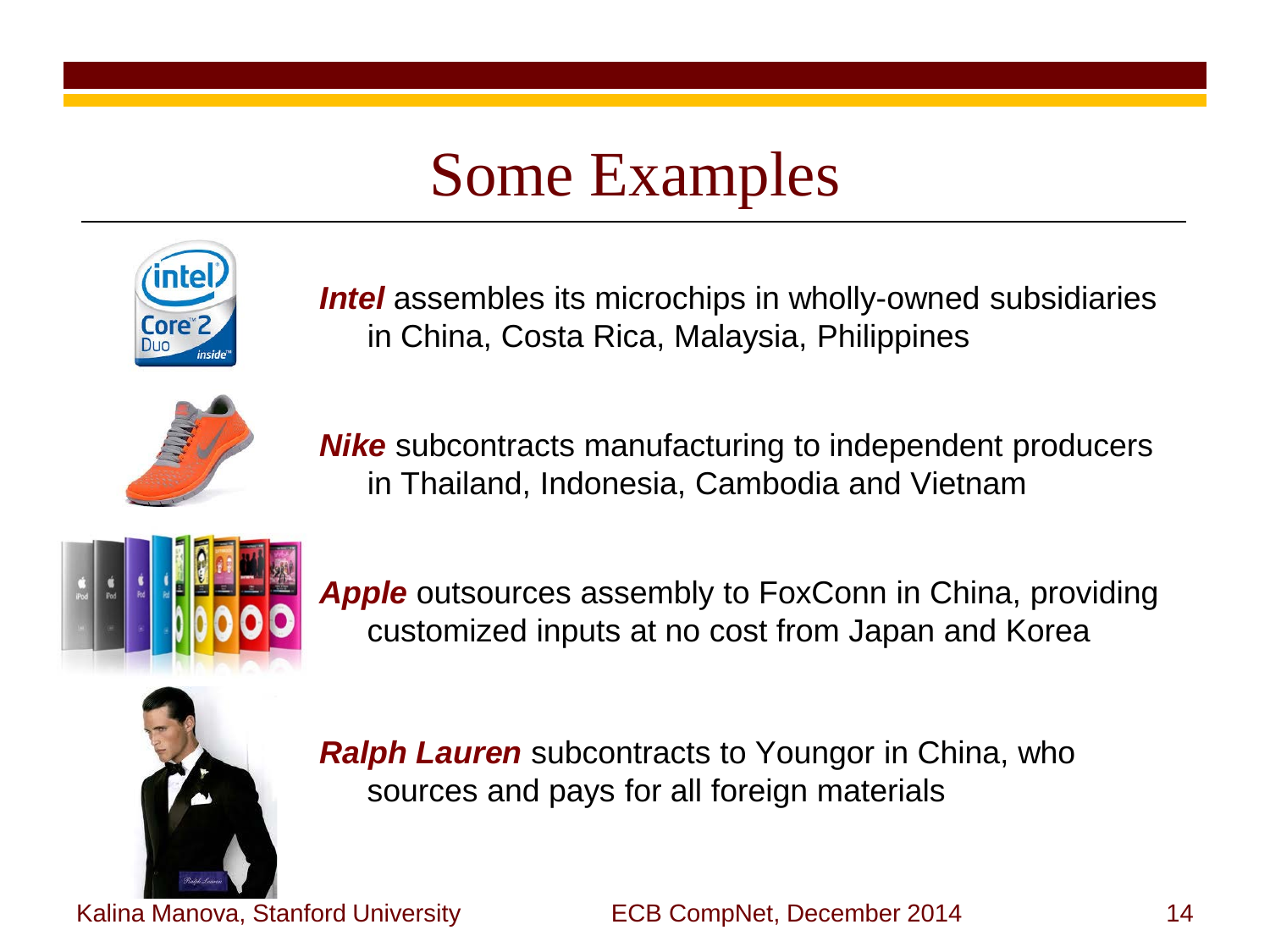# MNCs' Global Operations

#### Location and Integration

- $\Box$  MNCs emerge endogenously in response to credit constraints
	- Headquarters optimally integrate credit constrained suppliers in financially underdeveloped countries to directly fund their activities and incentivize local financiers by providing monitoring (Antràs-Desai-Foley 2009)
	- Less credit constrained firms self-select into becoming arm's-length suppliers for MNCs (Javorcik-Spatareanu 2009)

#### Location and Network

- **□** Structure of MNC global operations respond to host-country financial conditions (Bilir-Chor-Manova 2013)
	- MNCs more likely to locate affiliates in financially developed countries because of access to local finance
	- Affiliates in financially more advanced hosts face more competition by local firms  $\rightarrow$  sell less locally and more to home country and third markets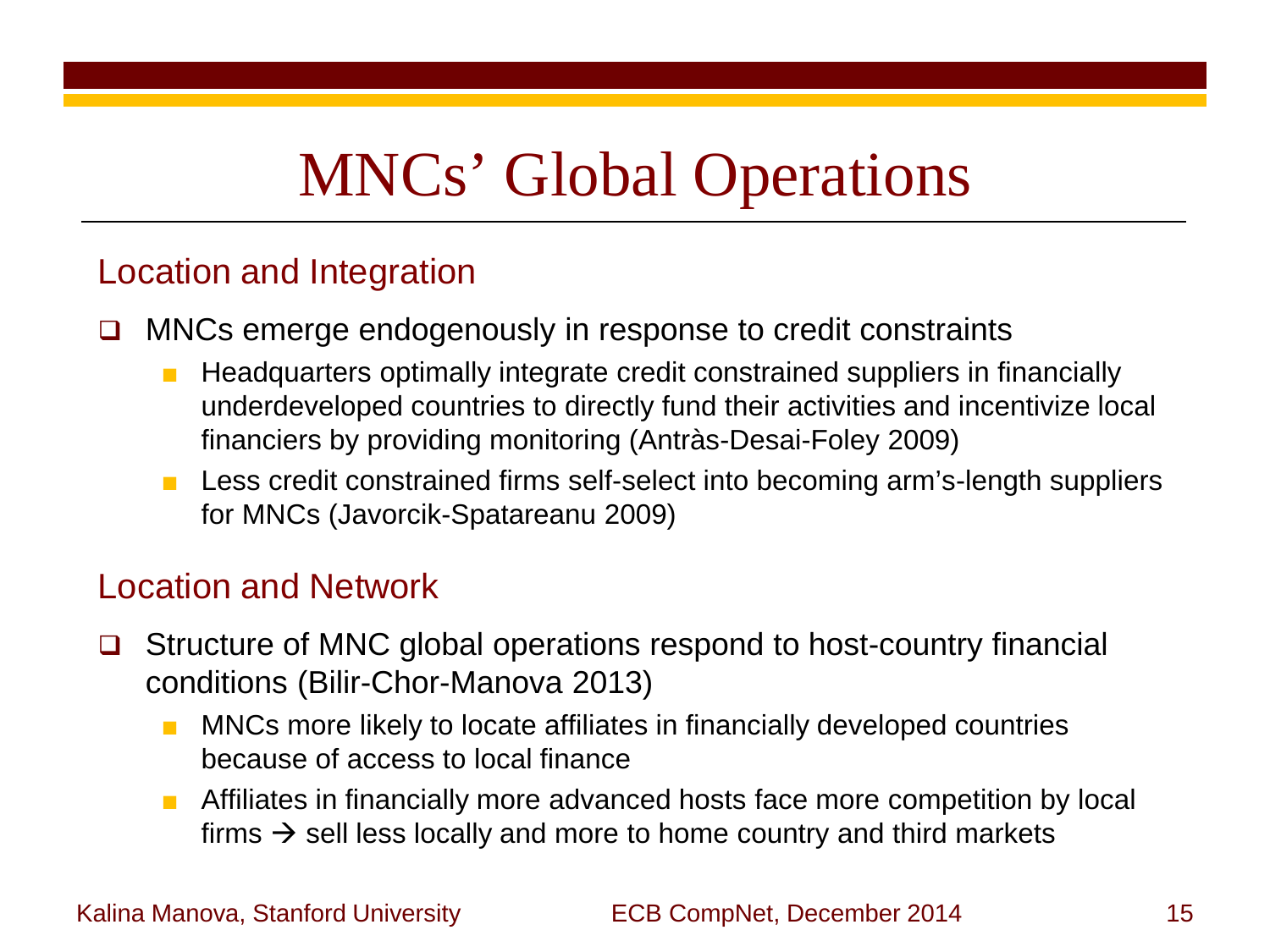## Global Value Chain Position

Manova-Yu 2011

- $\Box$  Spanning bigger segment of the supply chain increases profits and value added but requires more financial capital
- → Financially constrained Chinese firms restricted to low value added, low profit GVC segments
	- Profits & value added: pure assembly  $\lt$  import & assembly  $\lt$  ordinary trade
	- More credit constrained firms perform more processing trade on behalf of a foreign buyer and more often use buyer-provided inputs
	- ... especially when home province less financially developed and destination country more financially advanced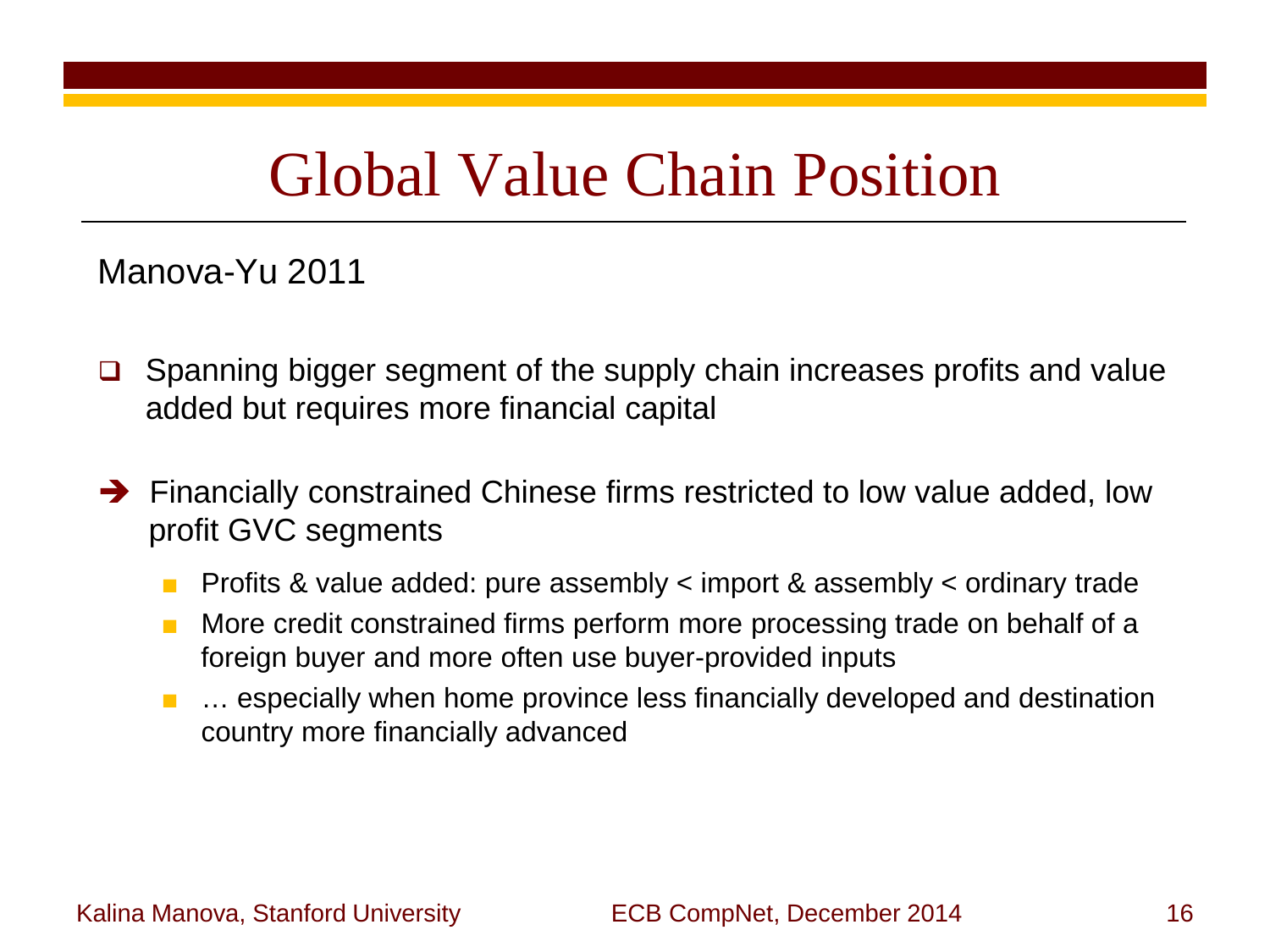## Global Production Line Position

#### Chor-Manova-Yu 2014

- □ Characterize Chinese firm's global production line position using detailed firm-level customs data, balance sheets and I-O tables
	- $\blacksquare$  GPLP = upstreamness of firms' exports and imports
	- **■** Upstreamness = # production stages  $b/w$  output industries & final consumers
- $\Box$  Uncover novel stylized facts about Chinese firms' GPLP to inform theory
	- Aggregate evolution during 1992-2011 and over firms' life cycle
	- Variation across ownership types and trade regimes
	- Correlations with key firm characteristics: productivity, age, size, capital and skill intensity, total sales and exports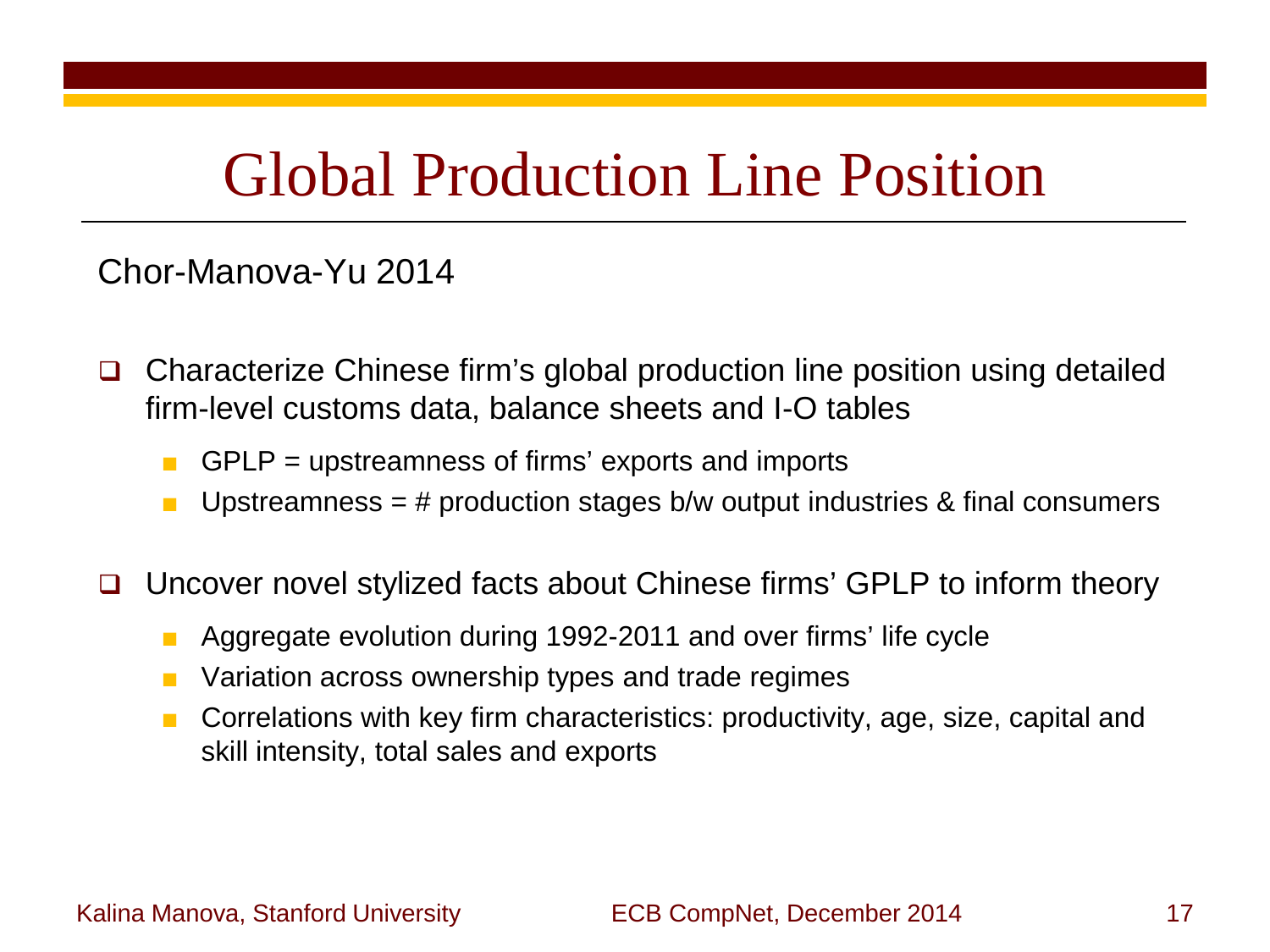### ▶ Trade data (Chinese Customs Transaction Statistics)

- **Value and quantity of exports and imports**
- ▶ Firm-level data 2000-2011 (firm, country, HS8 product, regime)
- ▶ City-level data 1997-1999 (city, country, HS8 product, regime)
- ▶ Province-level data 1992-1996 (province, country, HS6 product, regime)

## ▶ Balance sheet data (Annual Survey of Industrial Firms)

- All state-owned enterprises and all private companies with sales >5mil Chinese Yuan, 1999-2007
- ▶ Firm attributes (age, ownership, primary GBT4 industry), size (output, employment), inputs to production (wage, fixed assets, interm inputs)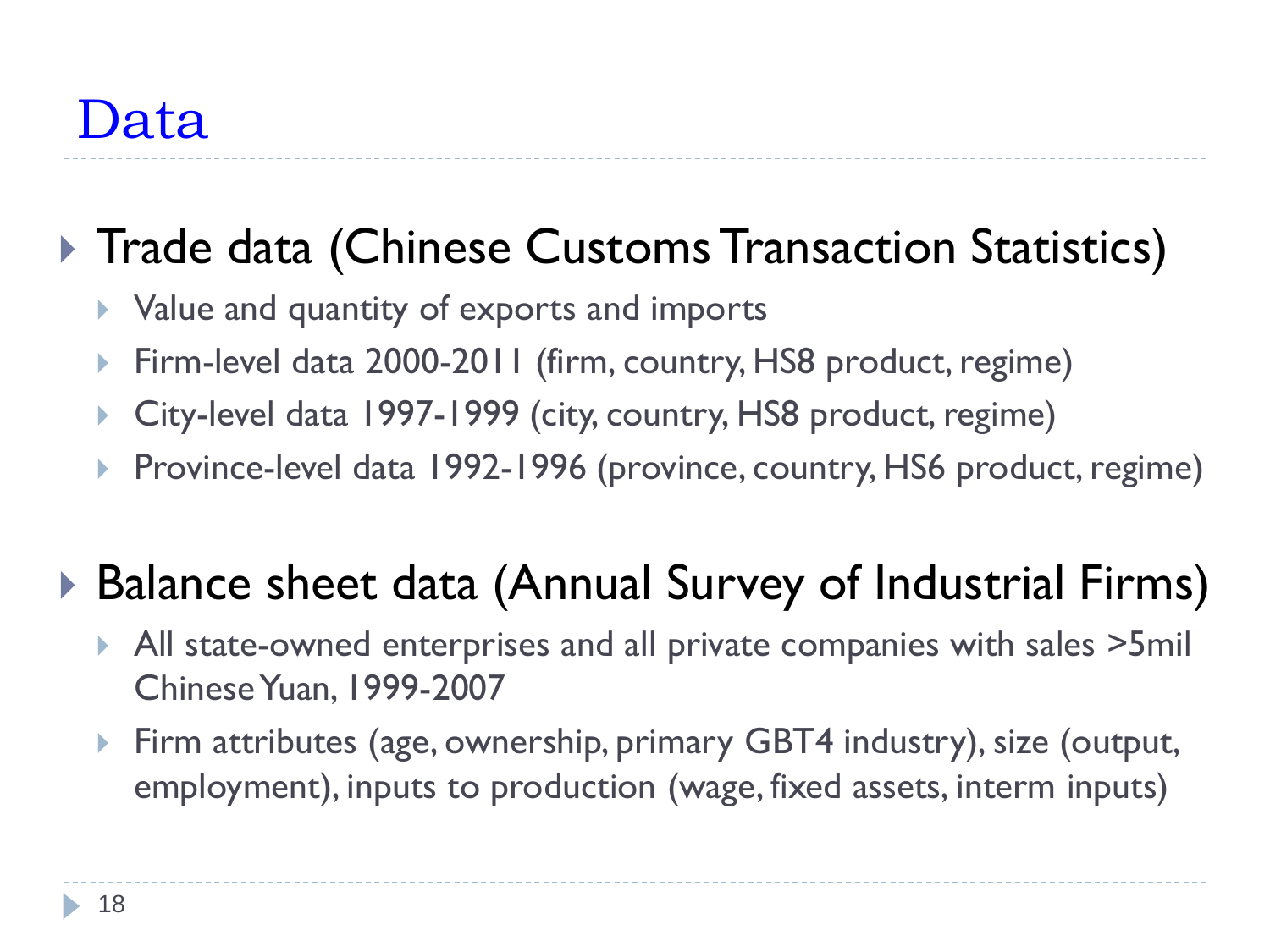## ▶ Matched CCTS-ASIF data, 2000-2007

- ▶ Match on firm names and contact information (Wang and Yu 2012)
- ▶ Large and representative matched sample: ~220,000 firm-year observations (exporter-importers) and ~70% of exports in ASIF

## ▶ Chinese Input-Output table

▶ 135 IO sectors in 2007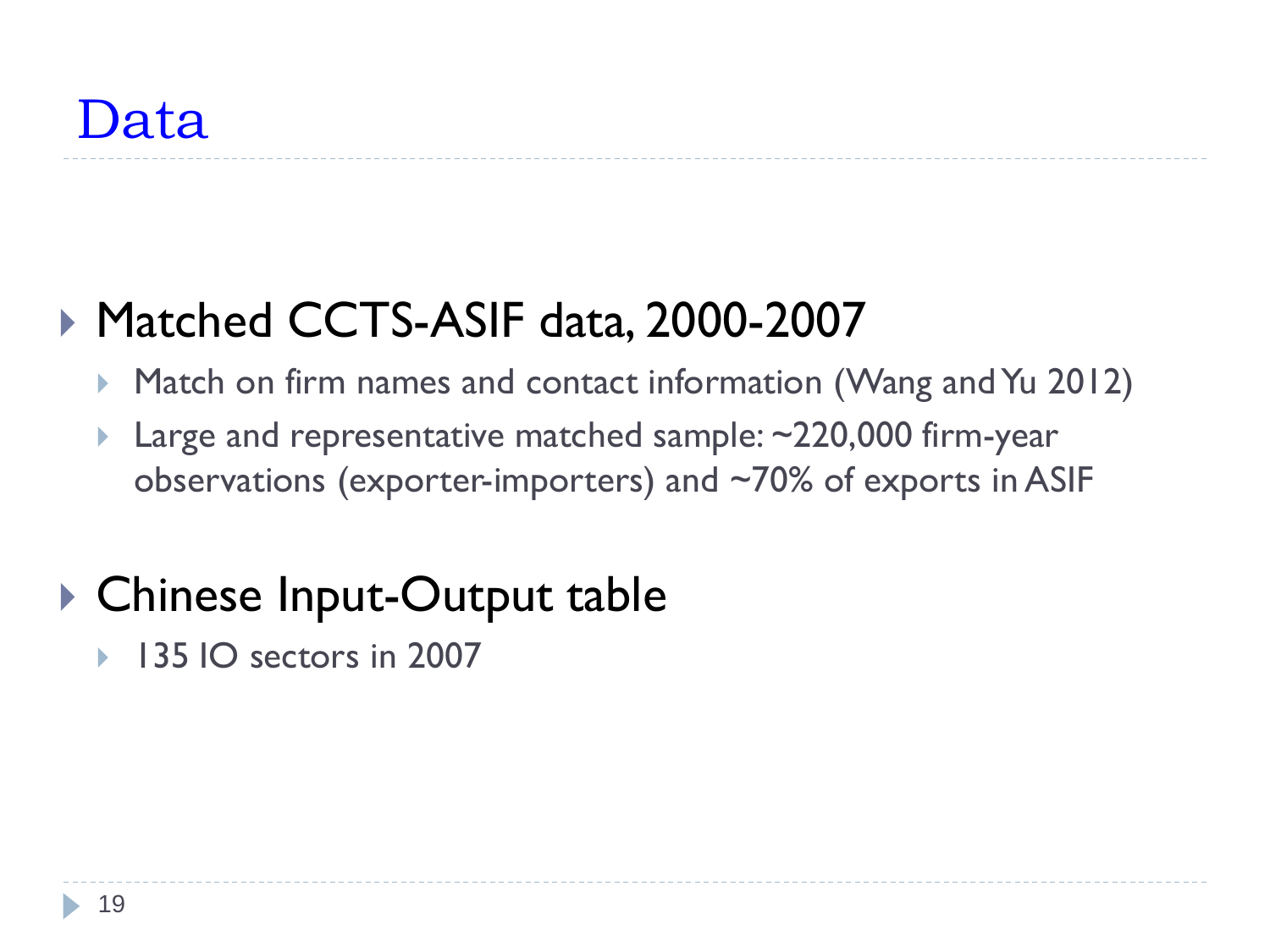## Industry Upstreamness

▶ Following Fally (2012) and Antras et al. (2012), the upstreamness of industry *i* is defined as

$$
U_{i} = 1 \times \frac{F_{i}}{Y_{i}} + 2 \times \frac{\sum_{j=1}^{N} d_{ij} F_{j}}{Y_{i}} + 3 \times \frac{\sum_{j=1}^{N} \sum_{k=1}^{N} d_{ik} d_{kj} F_{j}}{Y_{i}}
$$

$$
+4 \times \frac{\sum_{j=1}^{N} \sum_{k=1}^{N} \sum_{l=1}^{N} d_{il} d_{lk} d_{kj} F_{j}}{Y_{i}} + \dots
$$

- *Yi =* gross output of industry *I*
- $F_i$  = final output use of industry *I*
- $\rightarrow$   $d_{ij}$  = value of *i* needed to produce one yuan worth of *j*'s output
- $\blacktriangleright$  d<sub>ij</sub> scaled by  $\frac{I_i}{Y_i X_i + M_i NI_i}$  (trade openness, inventory adjustments)  $i = \mathbf{A}_i + \mathbf{M}_i - \mathbf{M}_i$ *Y*  $Y_i - X_i + M_i - NI$
- ▶ Mean 3.16, st dev 1.12, range 1.00-5.86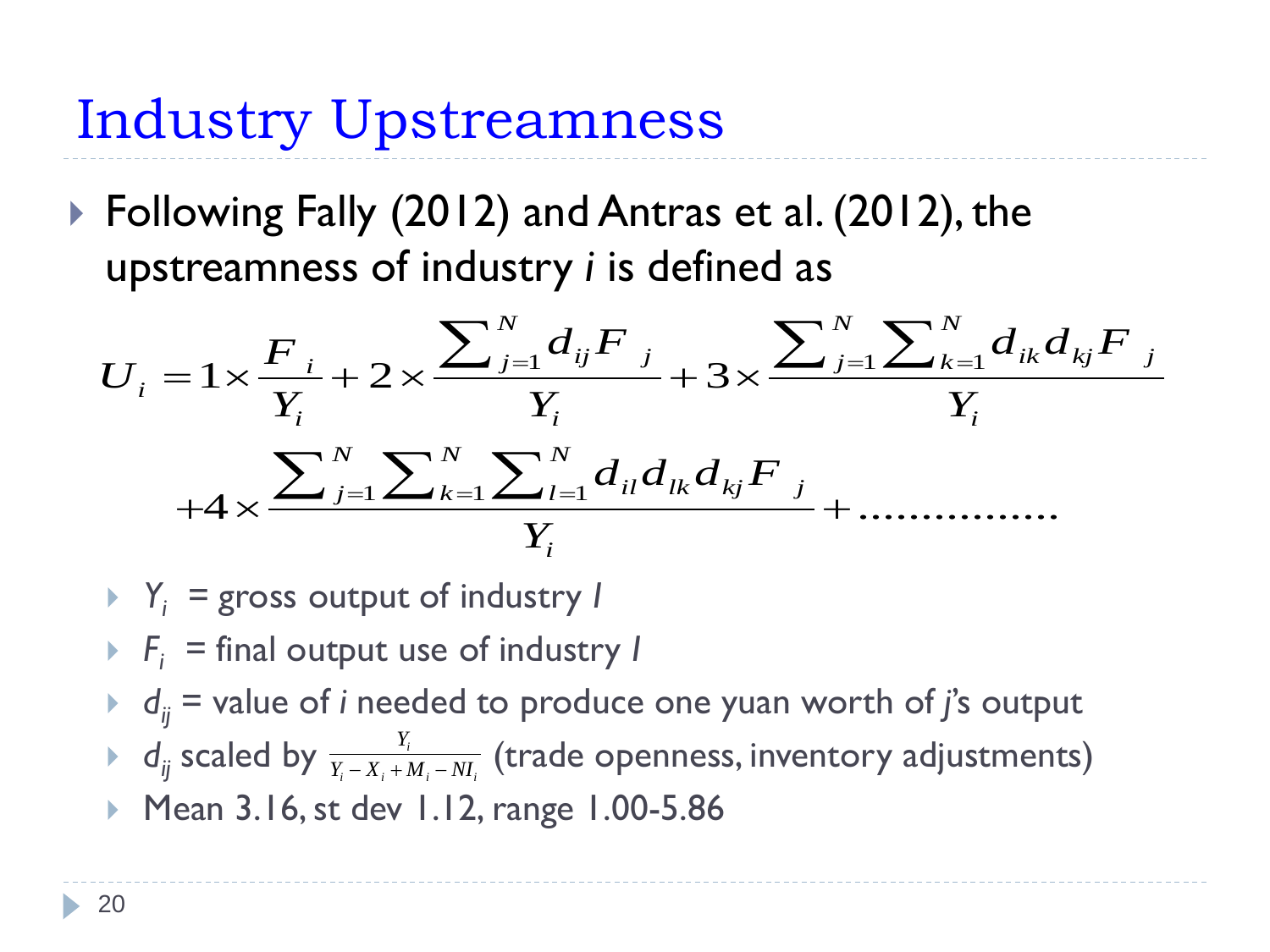## 10 Most and Least Upstream Industries

| Social welfare (IO129)                                 | 1     |  |
|--------------------------------------------------------|-------|--|
| Public administration and social organizations (IO135) | 1.026 |  |
| <b>Construction (IO95)</b>                             | 1.058 |  |
| Sports (IO133)                                         | 1.060 |  |
| Public facilities management (IO123)                   | 1.074 |  |
| Education (IO126)                                      | 1.212 |  |
| Convenience food manufacturing (IO18)                  | 1.269 |  |
| Health (IO127)                                         | 1.269 |  |
| Software industry (IO107)                              | 1.275 |  |
| <b>Resident services (IO124)</b>                       | 1.382 |  |
|                                                        |       |  |
| Nonferrous metal alloying and smelting (IO61)          | 4.877 |  |
| <b>Pipeline transportation (IO101)</b>                 | 5.023 |  |
| Coking (IO38)                                          | 5.095 |  |
| <b>Ferrous metal mining industry (IO8)</b>             | 5.114 |  |
| <b>Chemical fiber manufacturing (IO47)</b>             | 5.162 |  |
| Scrap waste (IO91)                                     | 5.256 |  |
| Coal mining and washing industry (IO6)                 | 5.345 |  |
| Basic chemical raw materials manufacturing (IO39)      | 5.375 |  |
| Oil and gas exploration industry (IO7)                 | 5.508 |  |
| Nonferrous metal mining industry (IO9)                 | 5.861 |  |
|                                                        |       |  |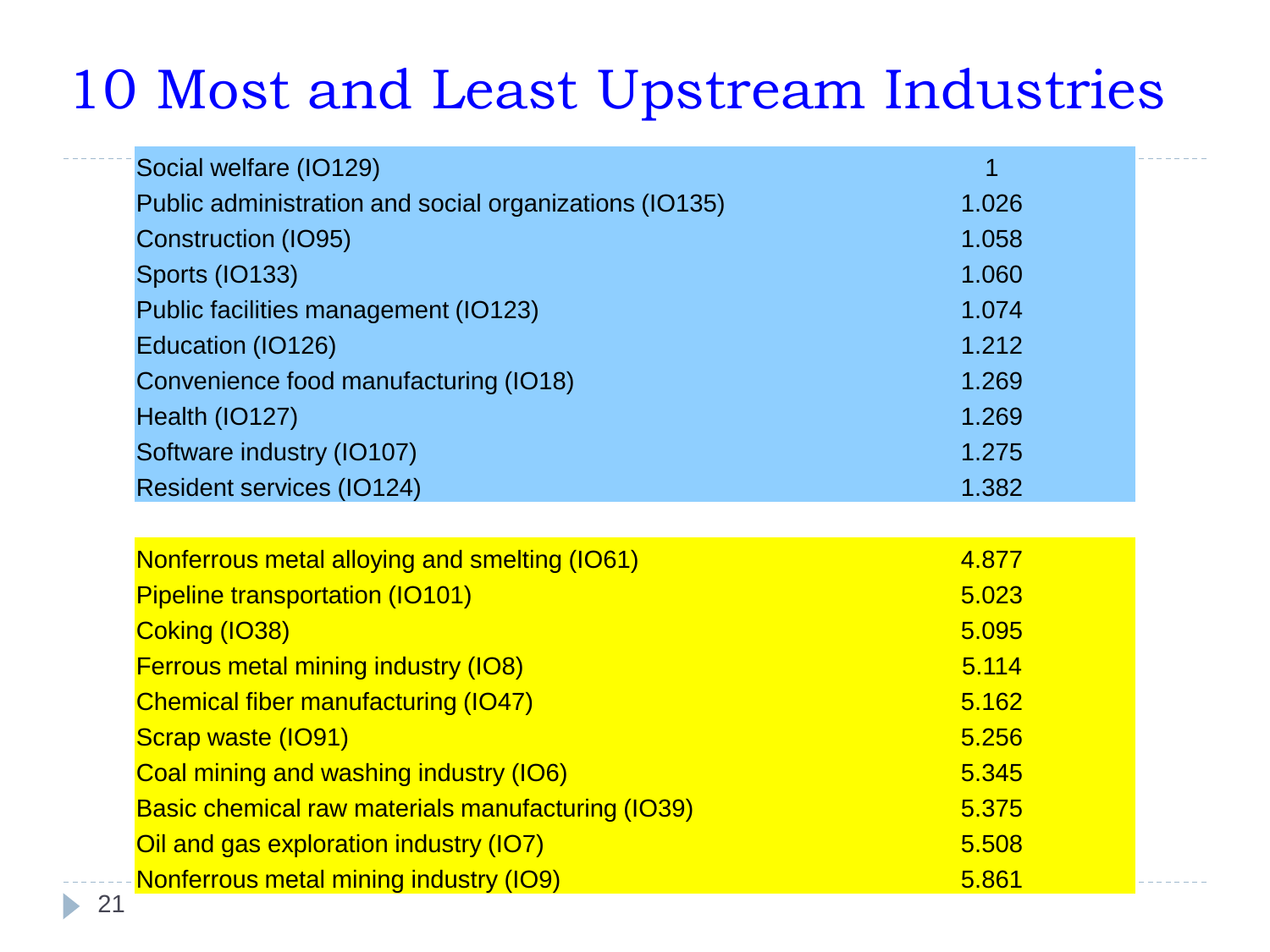Firm-level Upstreamness

▶ Measure the upstreamness of each firm's exports and imports as weighted average of industry upstreamness

$$
U_{ft}^{X} = \sum_{i=1}^{N} \frac{X_{fit}}{X_{ft}} U_i, \qquad U_{ft}^{M} = \sum_{i=1}^{N} \frac{M_{fit}}{M_{ft}} U_i,
$$

- *X = exports , M = imports*
- $\blacktriangleright$   $f = \text{firm }$ ,  $i = \text{industry}, t = \text{year}$
- *Ui = industry upstreamness*
- ▶ Mean (St Dev):  $U_{ft}^{\times}$  3.29 (0.78),  $U_{ft}^{\times}$  3.61 (0.84)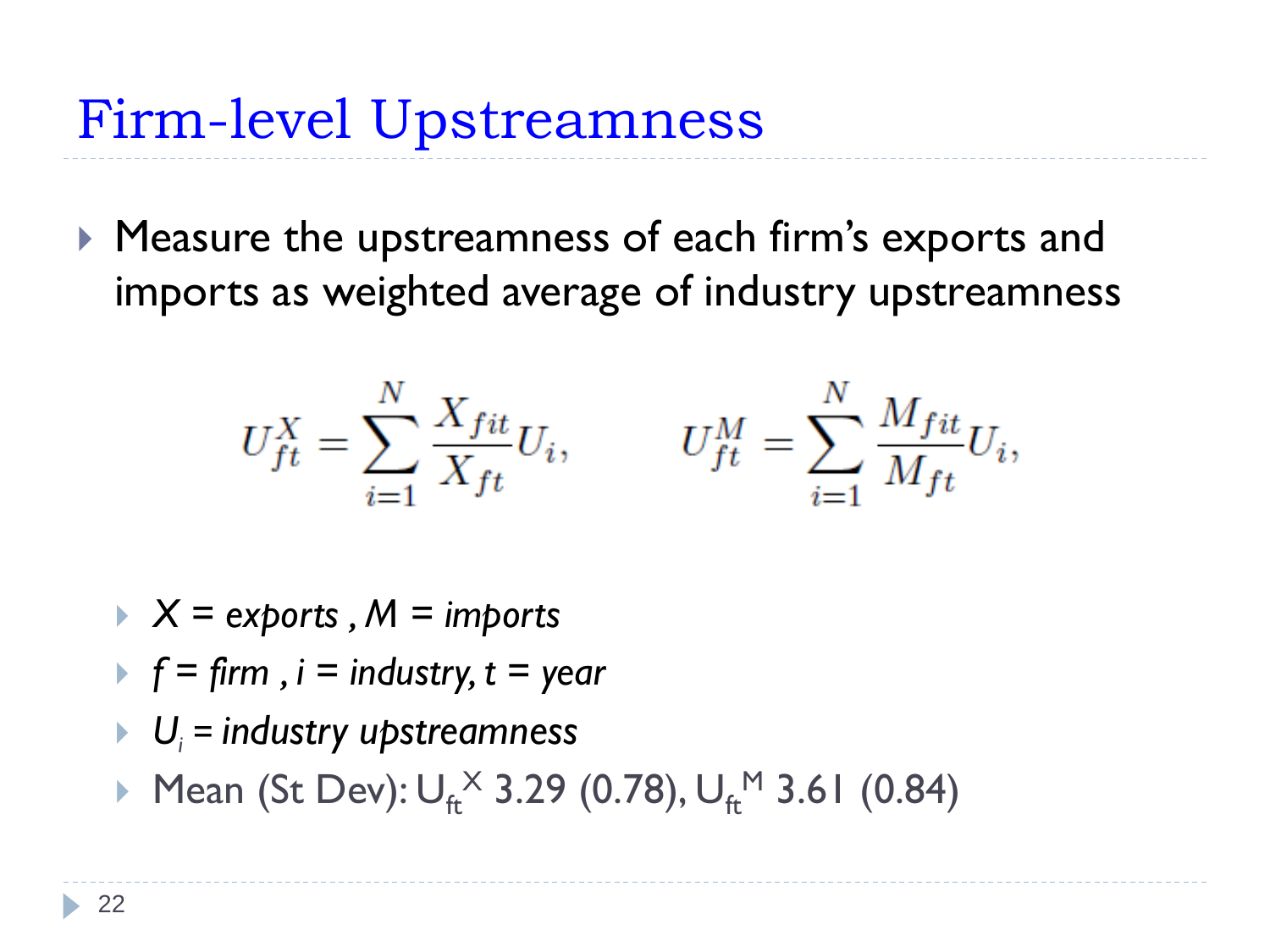▶ Also measure the difference between each firm's export and import upstreamness

$$
U_{ft}^X - U_{ft}^M = \sum_{i=1}^N \left( \frac{X_{fit}}{X_{ft}} - \frac{M_{fit}}{M_{ft}} \right) U_i,
$$

- ▶ Capture span of production stages conducted by Chinese firms within China
- **These production stages may not necessarily take place within** firm boundaries
- ▶ production stages  $\neq$  value added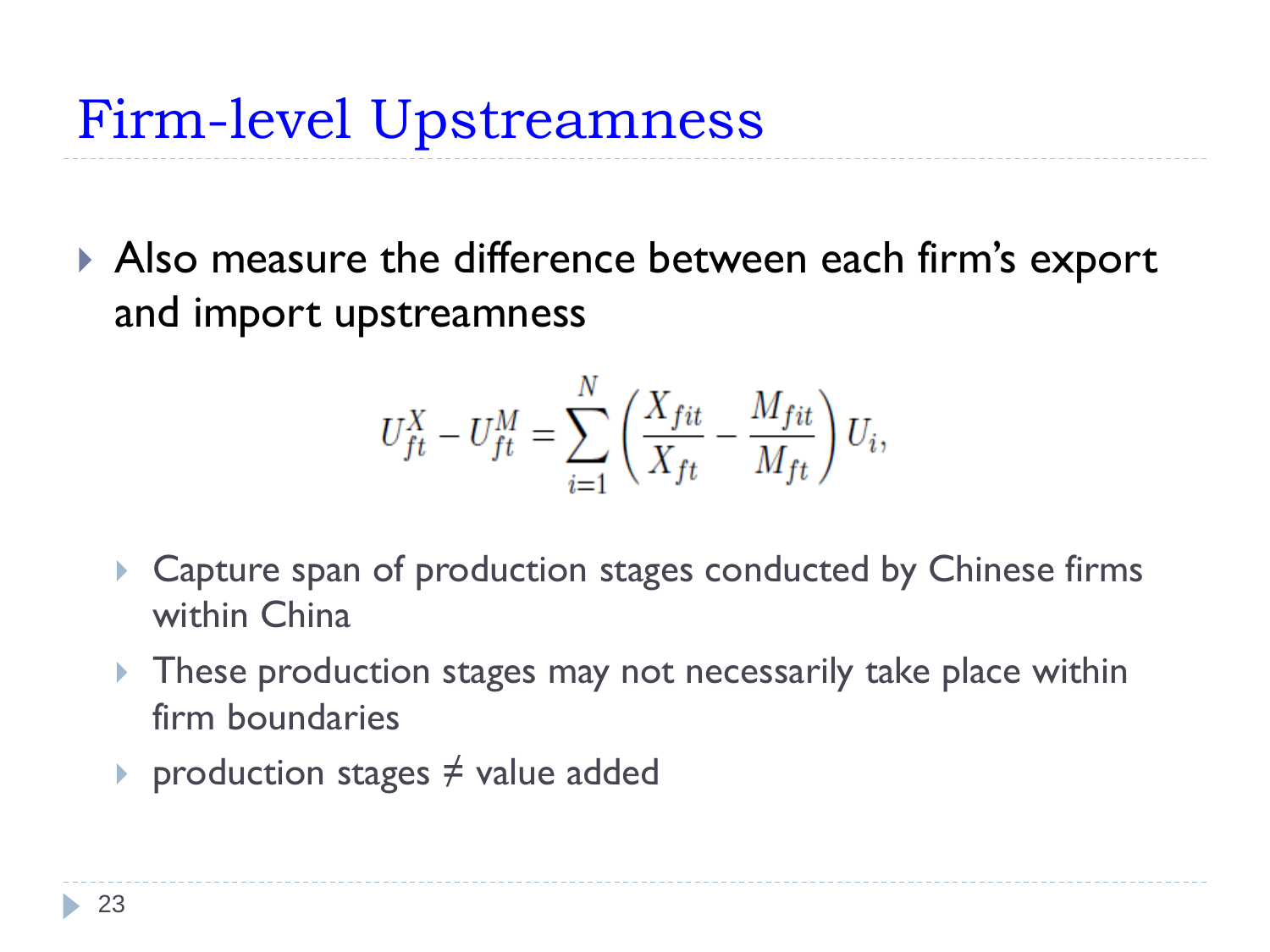## China's Production Line Position 1992-2011

### Exports systematically more downstream than imports

**Export downstreamness stable over time, import upstreamness rising fast** 



24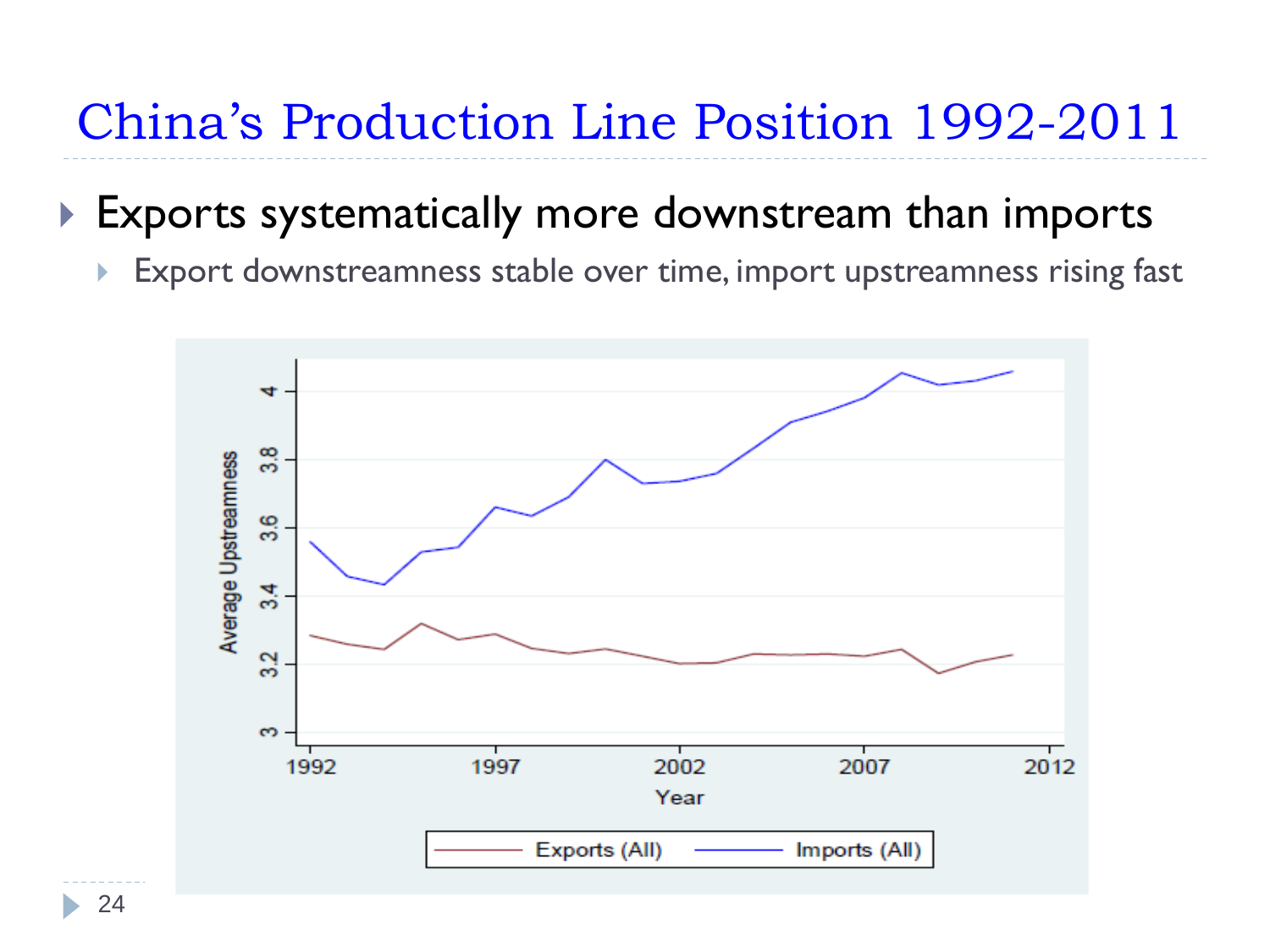Broad Trends by Trade Regime

Aggregate trends driven by ordinary trade rather than processing trade



25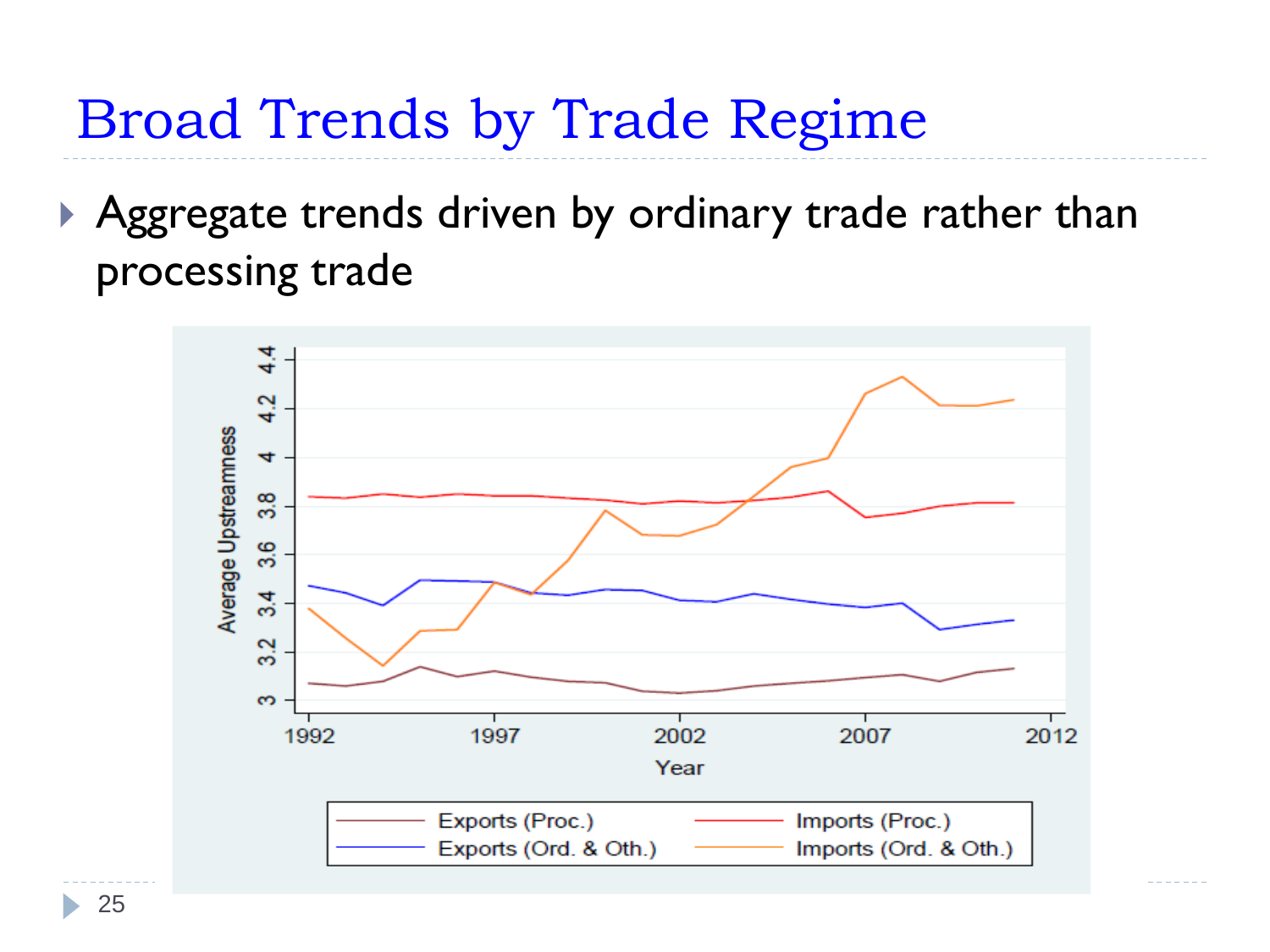Broad Trends by Ownership Type

▶ Export and import upstreamness higher for SOEs than for private domestic companies than for foreign-owned firms



26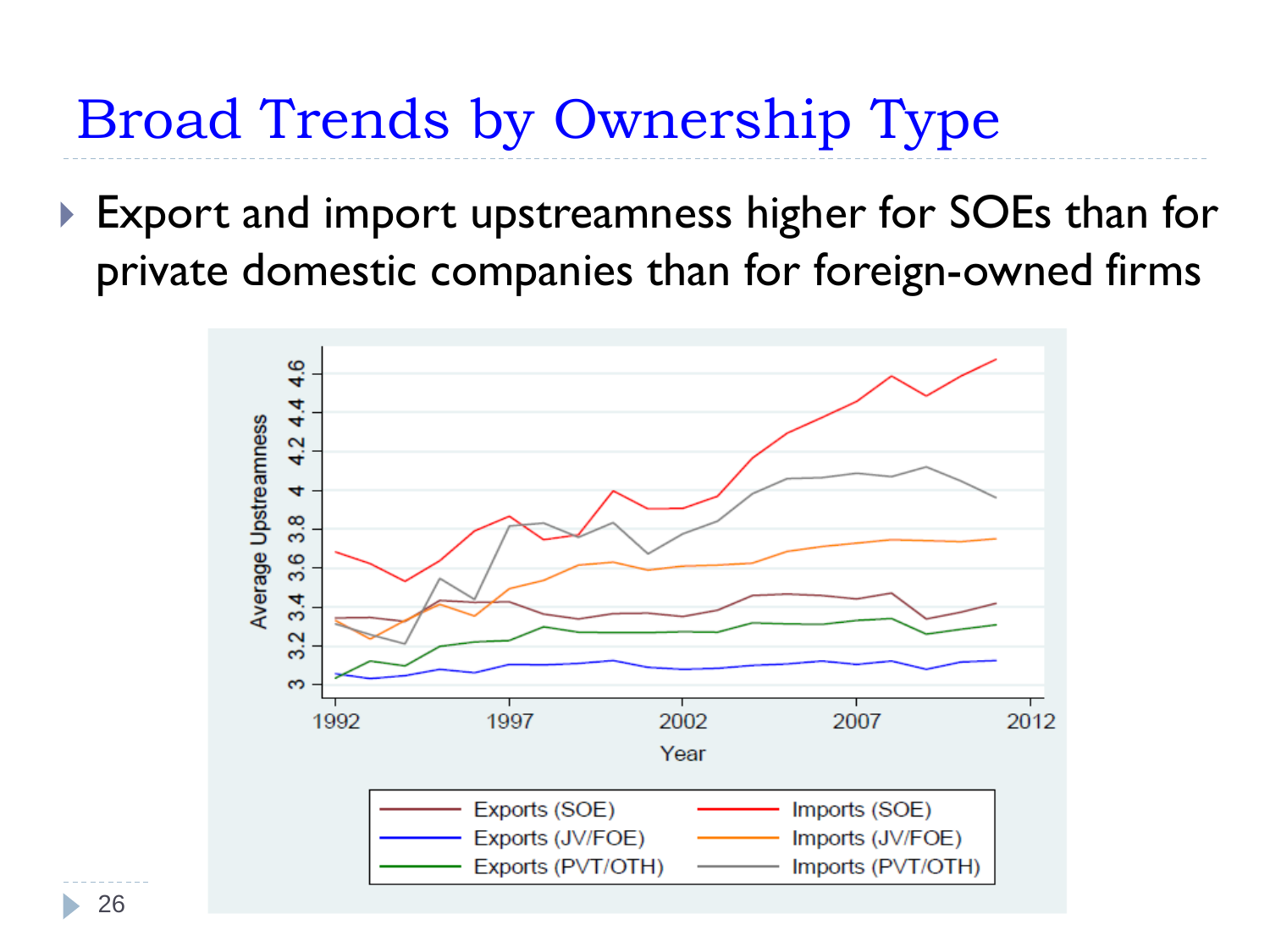## Entrant vs. Survivor Firms

### **Entrants conduct fewer production steps than incumbents**

Survivors expand span of productions stages over time

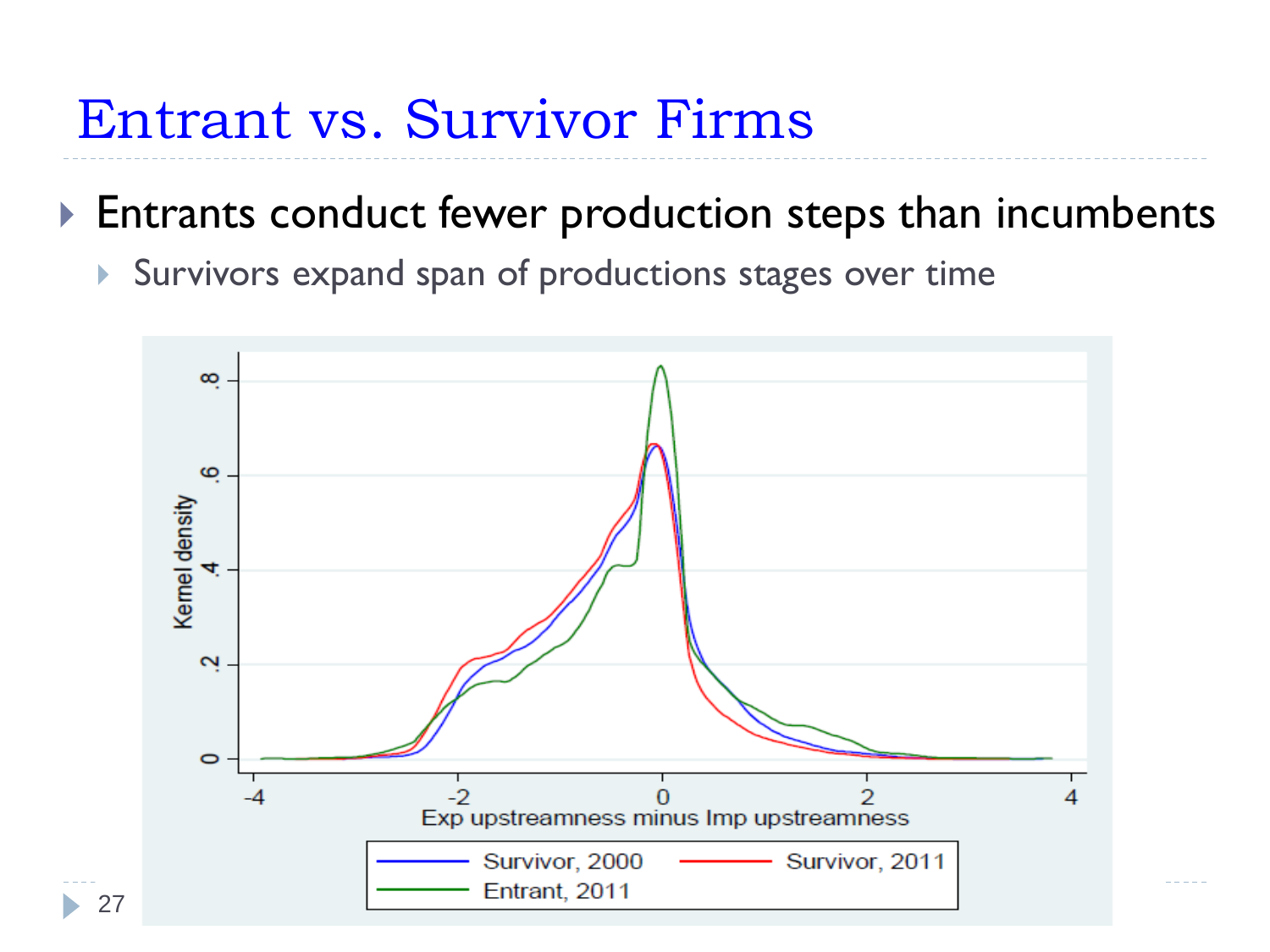▶ Conditional correlations between firms' GPLP and firm characteristics in the cross-section and in the time-series

 $\left\{U_{ft}^X,U_{ft}^M,U_{ft}^X-U_{ft}^M\right\} \;\;=\;\; \alpha+\sum\nolimits_{t=2001}^{2011}\beta_t YEAR_t+\Gamma Z_{ft}+\delta_c CITY_c+\varepsilon_{ft},$  $\{U_{ft}^X, U_{ft}^M, U_{ft}^X - U_{ft}^M\}$  =  $\alpha + \sum_{t=2001}^{2011} \beta_t YEAR_t + \Gamma Z_{ft} + \delta_c CITY_c + \delta_i IND_i + \varepsilon_{ft},$  $\left\{U_{ft}^X,U_{ft}^M,U_{ft}^X-U_{ft}^M\right\} \;\;=\;\; \alpha+\sum\nolimits_{t=2001}^{2011}\beta_tYEAR_t+\Gamma Z_{ft}+\delta_f FIRM_f+\varepsilon_{ft}.$ 

- $\triangleright$  CITY<sub>c</sub> = city FE
- $I \cap I \cap I$  = industry FE for firm's primary industry
- *FIRM<sub>f</sub>* = firm FE
- $Z<sub>ft</sub>$  = firm-year characteristics
- **Conservatively cluster errors by firm**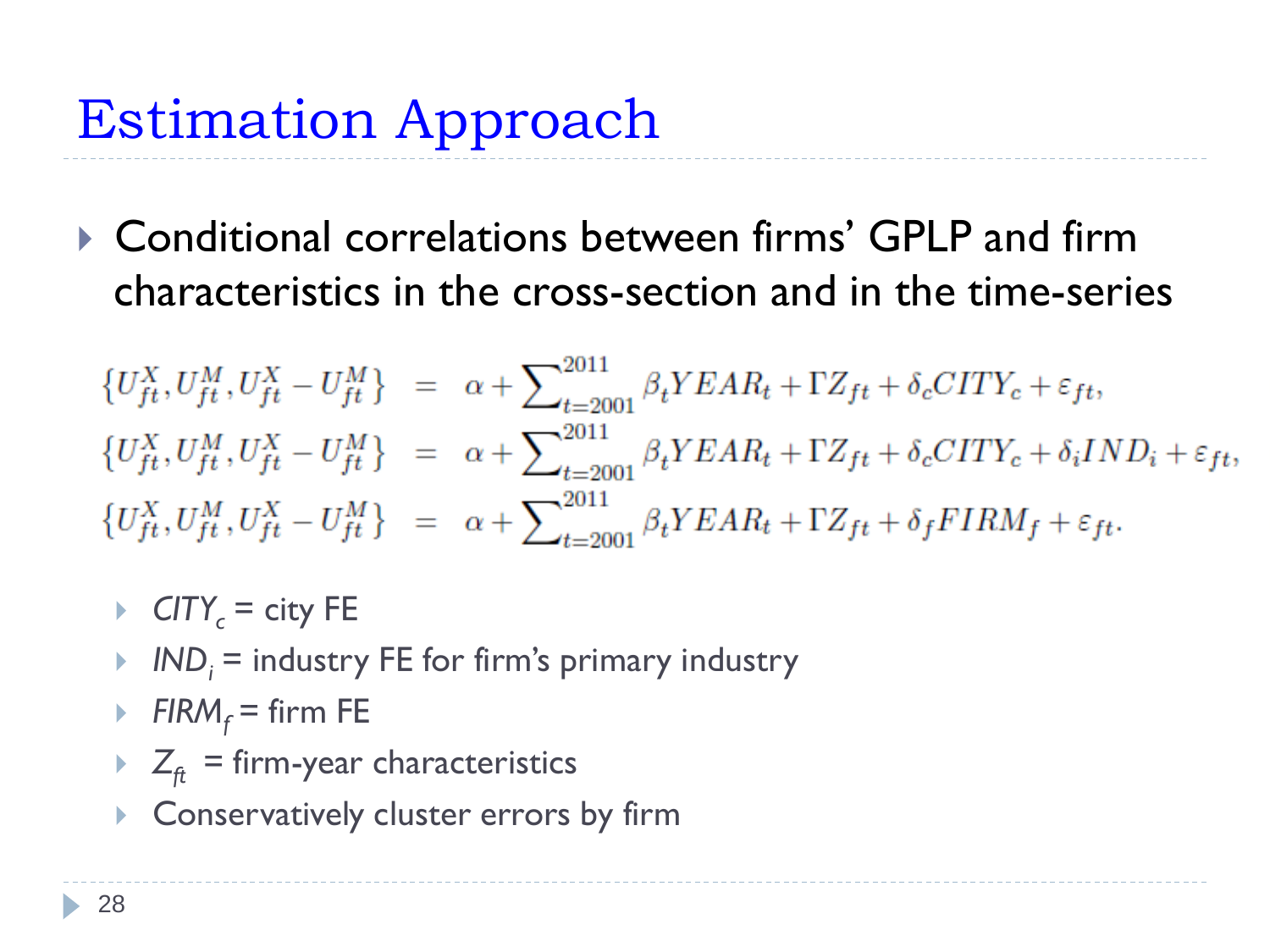# Time Trends

| Dependent            |             |                             |              |              |                                       |             |              |              |              |  |  |
|----------------------|-------------|-----------------------------|--------------|--------------|---------------------------------------|-------------|--------------|--------------|--------------|--|--|
| variable:            |             | Export Upstreamness $(U_x)$ |              |              | Import Upstreamness (U <sub>M</sub> ) |             |              | $U_x - U_m$  |              |  |  |
|                      | (1)         | (2)                         | (3)          | (4)          | (5)                                   | (6)         | (7)          | (8)          | (9)          |  |  |
| Year, 2001           | 0.0016      | 0.0024                      | 0.0005       | $-0.0195***$ | $-0.0251***$                          | $-0.0019$   | $0.0137***$  | $0.0137***$  | 0.0024       |  |  |
|                      | [0.0023]    | [0.0015]                    | [0.0018]     | [0.0033]     | [0.0033]                              | [0.0034]    | [0.0041]     | [0.0038]     | [0.0040]     |  |  |
| Year, 2002           | $0.0103***$ | $0.0054***$                 | 0.0016       | $-0.0380***$ | $-0.0448***$                          | $0.0070*$   | $0.0343***$  | $0.0322***$  | $-0.0011$    |  |  |
|                      | [0.0028]    | [0.0018]                    | [0.0021]     | [0.0037]     | [0.0037]                              | [0.0038]    | [0.0046]     | [0.0042]     | [0.0046]     |  |  |
| Year, 2003           | $0.0089***$ | $0.0039**$                  | $-0.0004$    | $-0.0065*$   | $-0.0208***$                          | $0.0503***$ | $0.0290***$  | $0.0230***$  | $-0.0276***$ |  |  |
|                      | [0.0031]    | [0.0018]                    | [0.0022]     | [0.0038]     | [0.0038]                              | [0.0039]    | [0.0048]     | [0.0043]     | [0.0048]     |  |  |
| Year, 2004           | $0.0171***$ | $0.0050***$                 | $-0.0027$    | $0.0138***$  | $-0.0023$                             | $0.0879***$ | $0.0227***$  | $0.0123***$  | $-0.0576***$ |  |  |
|                      | [0.0032]    | [0.0018]                    | [0.0023]     | [0.0038]     | [0.0038]                              | [0.0040]    | [0.0049]     | [0.0043]     | [0.0049]     |  |  |
| Year, 2005           | $0.0182***$ | $0.0044**$                  | $-0.0049**$  | $0.0483***$  | $0.0248***$                           | $0.1286***$ | 0.0062       | $-0.0050$    | $-0.0869***$ |  |  |
|                      | [0.0032]    | [0.0018]                    | [0.0024]     | [0.0038]     | [0.0038]                              | [0.0041]    | [0.0049]     | [0.0043]     | [0.0051]     |  |  |
| Year, 2006           | $0.0187***$ | 0.0022                      | $-0.0112***$ | $0.0561***$  | $0.0362***$                           | $0.1517***$ | 0.0040       | $-0.0113***$ | $-0.1061***$ |  |  |
|                      | [0.0033]    | [0.0018]                    | [0.0024]     | [0.0038]     | [0.0038]                              | [0.0042]    | [0.0049]     | [0.0043]     | [0.0052]     |  |  |
| Year, 2007           | $0.0281***$ | $0.0093***$                 | $-0.0064***$ | $0.0703***$  | $0.0636***$                           | $0.1962***$ | $-0.0076$    | $-0.0245***$ | $-0.1388***$ |  |  |
|                      | [0.0033]    | [0.0018]                    | [0.0025]     | [0.0038]     | [0.0038]                              | [0.0042]    | [0.0050]     | [0.0043]     | [0.0053]     |  |  |
| Year, 2008           | $0.0225***$ | $0.0048***$                 | $-0.0130***$ | 0.0793***    | $0.0747***$                           | $0.2144***$ | $-0.0196***$ | $-0.0397***$ | $-0.1630***$ |  |  |
|                      | [0.0033]    | [0.0018]                    | [0.0025]     | [0.0038]     | [0.0038]                              | [0.0043]    | [0.0050]     | [0.0043]     | [0.0053]     |  |  |
| Year, 2009           | $0.0257***$ | $0.0081***$                 | $-0.0127***$ | $0.1047***$  | $0.0923***$                           | $0.2347***$ | $-0.0230***$ | $-0.0485***$ | $-0.1802***$ |  |  |
|                      | [0.0034]    | [0.0018]                    | [0.0026]     | [0.0039]     | [0.0039]                              | [0.0044]    | [0.0050]     | [0.0043]     | [0.0055]     |  |  |
| Year, 2010           | $0.0310***$ | $0.0102***$                 | $-0.0120***$ | $0.0830***$  | $0.0749***$                           | $0.2300***$ | 0.0063       | $-0.0239***$ | $-0.1666***$ |  |  |
|                      | [0.0034]    | [0.0018]                    | [0.0026]     | [0.0039]     | [0.0039]                              | [0.0044]    | [0.0050]     | [0.0043]     | [0.0055]     |  |  |
| Year, 2011           | $0.0382***$ | $0.0127***$                 | $-0.0105***$ | $0.0754***$  | $0.0715***$                           | $0.2339***$ | $0.0206***$  | $-0.0147***$ | $-0.1659***$ |  |  |
|                      | [0.0034]    | [0.0017]                    | [0.0026]     | [0.0039]     | [0.0039]                              | [0.0044]    | [0.0050]     | [0.0043]     | [0.0056]     |  |  |
| Constant             | 3.2616***   | 3.2159***                   | 3.2926***    | 3.5559***    | 3.3809***                             | 3.4534***   | $-0.4310***$ | $-0.2111***$ | $-0.3173***$ |  |  |
|                      | [0.0031]    | [0.0037]                    | [0.0022]     | [0.0033]     | [0.0136]                              | [0.0035]    | [0.0043]     | [0.0144]     | [0.0043]     |  |  |
| <b>Fixed effects</b> | City        | City, IO                    | Firm         | City         | City, IO                              | Firm        | City         | City, IO     | Firm         |  |  |
| <b>Observations</b>  | 1,846,666   | 1,846,666                   | 1,846,666    | 1,348,126    | 1,059,210                             | 1,348,126   | 904,702      | 904,702      | 904,702      |  |  |
| 29<br>$R^2$          | 0.0468      | 0.7542                      | 0.8945       | 0.0445       | 0.1894                                | 0.7608      | 0.0440       | 0.3191       | 0.7473       |  |  |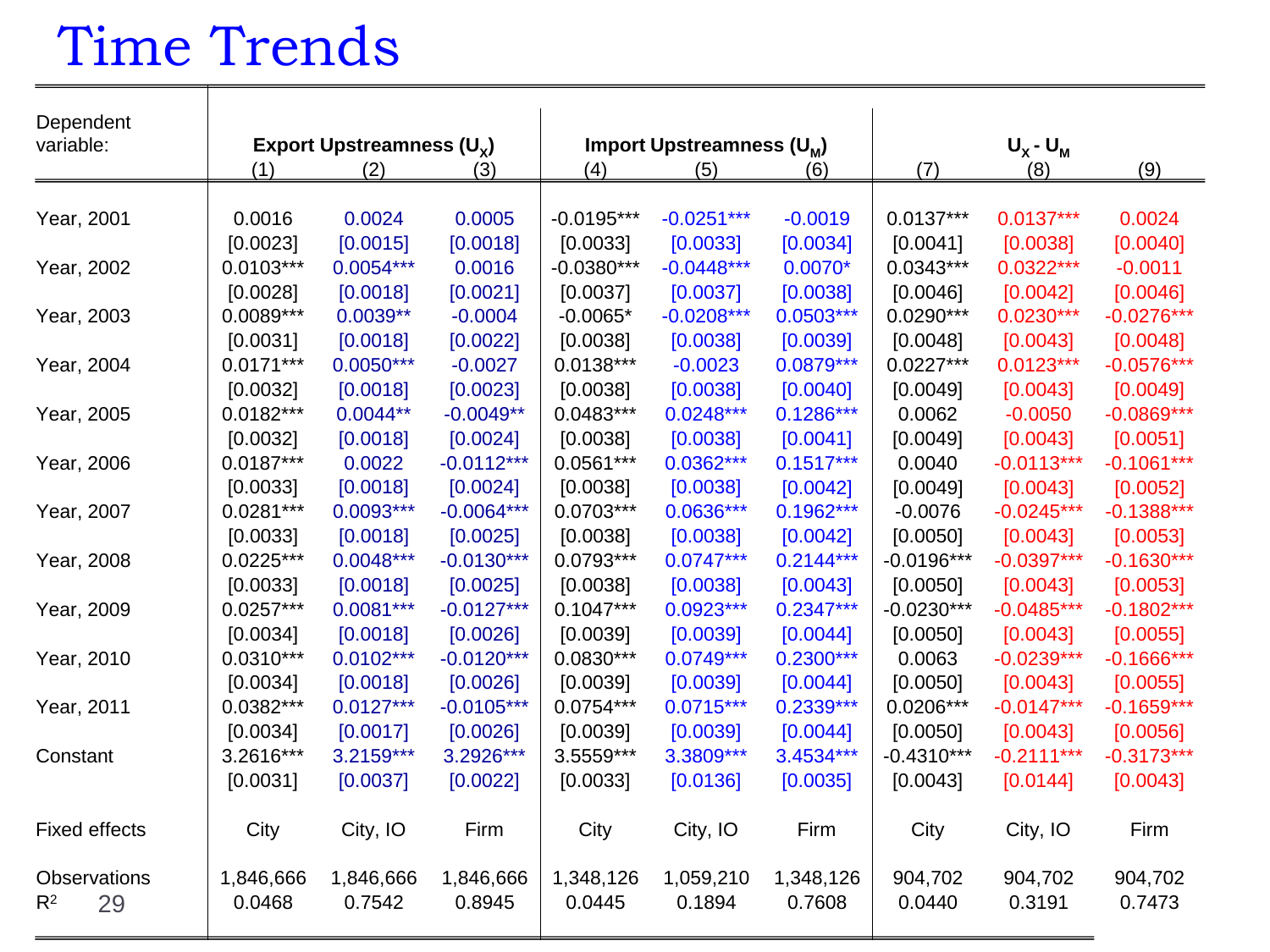# Time Trends

- Across firms, average export and import upstreamness increase over 2000-2011 period
	- Cumulative growth in export (import) upstreamness: 0.038 (0.075)
- Within firms over time, export upstreamness declines moderately, while import upstreamness rises sharply
	- Cumulative change within a representative firm is -0.015 for exports and 0.234 for imports
	- ▶ Gap between a firm's export and import upstreamness widens quickly over time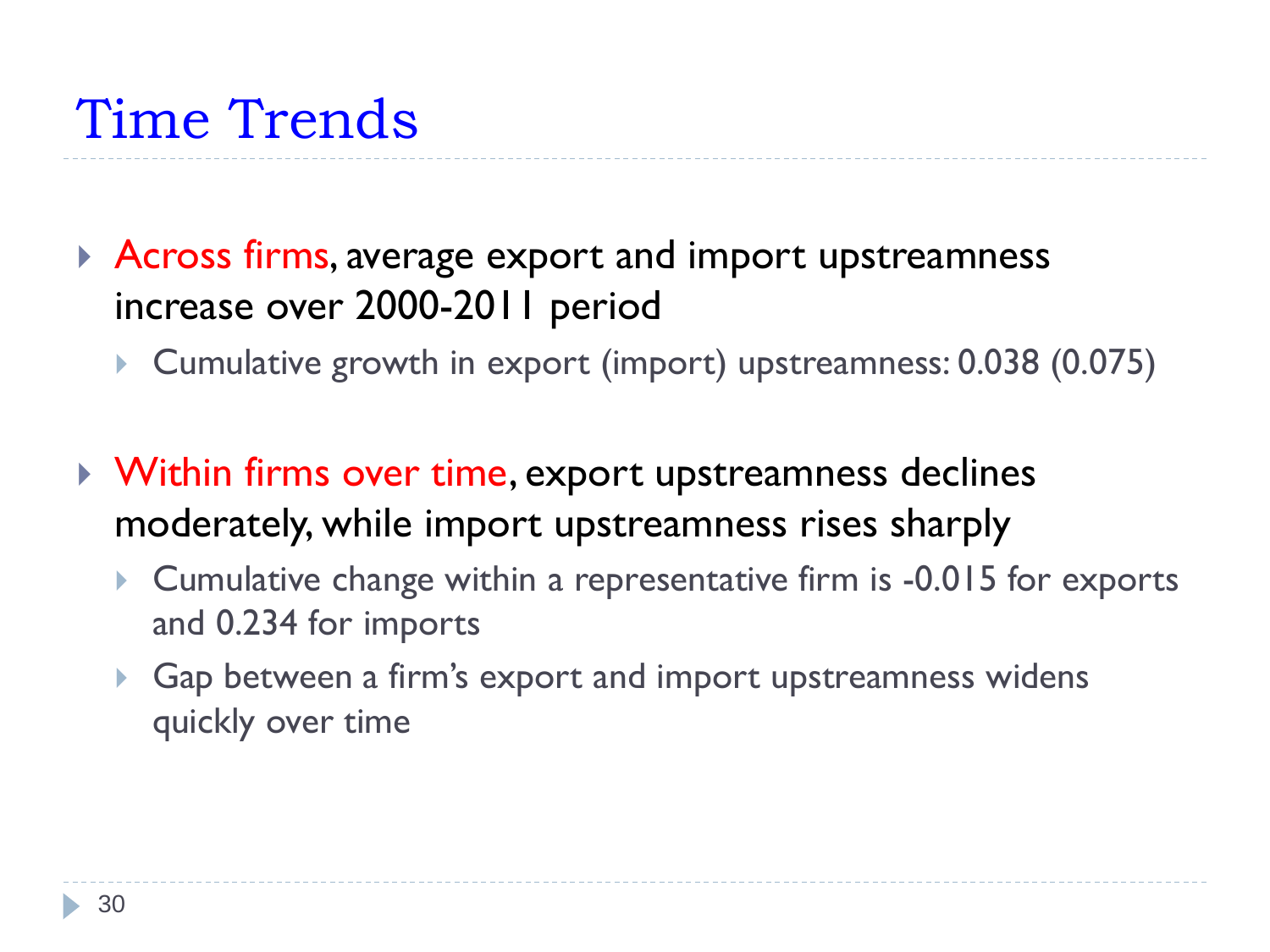# Time Trends

- ▶ Chinese companies conduct more production stages within China as they become more experienced in global trade
	- ▶ They do so by importing more upstream inputs and exporting slightly more downstream products
	- $\triangleright$  To do: adding new sectors vs. reallocation across sectors
	- ▶ To do: firms' share of imported inputs & non-exporters' upstreamness  $\rightarrow$  more stages within firm vs. outsourcing to other Chinese firms
- Important role for the extensive margin of firm activity
	- Export entrants export more upstream than continuing exporters
	- Import entrants import more downstream than continuing importers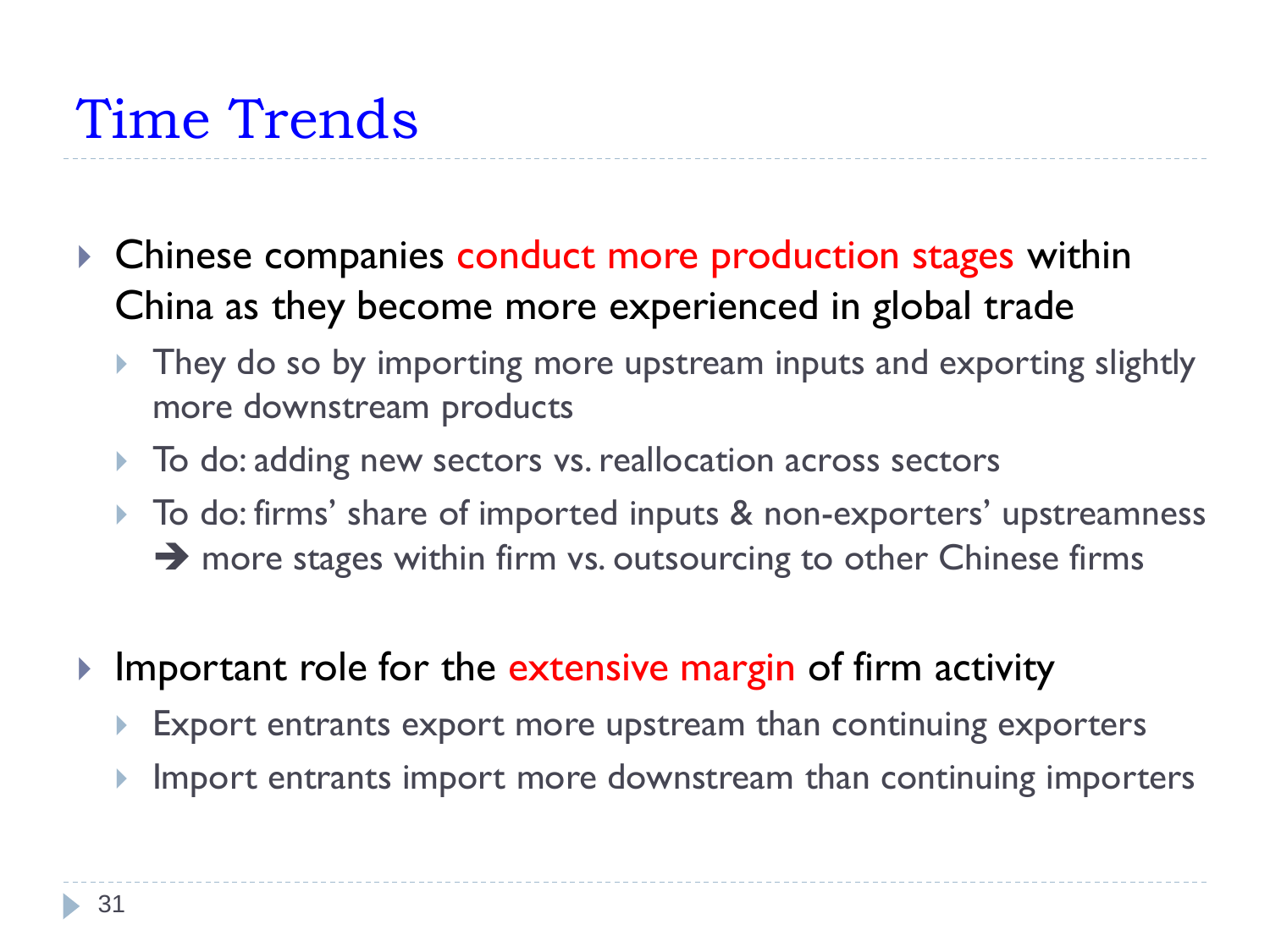### Export Revenues, Trade Regime & Ownership

| Dependent variable:      |              | Export Upstreamness $(U_x)$ |              |              | $U_x - U_m$<br>Import Upstreamness (U <sub>M</sub> ) |             |              |              |              |
|--------------------------|--------------|-----------------------------|--------------|--------------|------------------------------------------------------|-------------|--------------|--------------|--------------|
|                          | (1)          | (2)                         | (3)          | (4)          | (5)                                                  | (6)         | (7)          | (8)          | (9)          |
|                          |              |                             |              |              |                                                      |             |              |              |              |
| Log Total Exports        | $-0.0058***$ | $-0.0025***$                | $-0.0054***$ | $0.0047***$  | $0.0102***$                                          | $0.0232***$ | $-0.0204***$ | $-0.0139***$ | $-0.0302***$ |
|                          | [0.0005]     | [0.0002]                    | [0.0004]     | [0.0006]     | [0.0005]                                             | [0.0007]    | [0.0007]     | [0.0006]     | [0.0010]     |
| <b>Processing Trade</b>  | $-0.0059$    | $-0.0109***$                | $-0.0071**$  | 0.2762***    | 0.2332***                                            | 0.0938***   | $-0.2950***$ | $-0.2449***$ | $-0.1038***$ |
| (share in total exports) | [0.0042]     | [0.0016]                    | [0.0033]     | [0.0041]     | [0.0035]                                             | [0.0049]    | [0.0049]     | [0.0037]     | [0.0059]     |
|                          |              |                             |              |              |                                                      |             |              |              |              |
| Foreign-Owned            | $-0.0943***$ | $-0.0102***$                | ---          | $-0.0905***$ | $-0.0504***$                                         | ---         | $0.0441***$  | 0.0467***    |              |
|                          | [0.0038]     | [0.0015]                    |              | [0.0043]     | [0.0037]                                             |             | [0.0050]     | [0.0038]     |              |
| <b>Joint Venture</b>     | $-0.0779***$ | $-0.0121***$                | ---          | $-0.0345***$ | $-0.0093**$                                          | ---         | $-0.0099*$   | 0.0000       |              |
|                          | [0.0046]     | [0.0016]                    |              | [0.0050]     | [0.0042]                                             |             | [0.0060]     | [0.0044]     |              |
| State-Owned              | 0.0899***    | $0.0103***$                 | ---          | 0.0498***    | $0.0206***$                                          | ---         | $0.0591***$  | 0.0016       |              |
|                          | [0.0060]     | [0.0033]                    |              | [0.0068]     | [0.0061]                                             |             | [0.0075]     | [0.0067]     |              |
|                          |              |                             |              |              |                                                      |             |              |              |              |
| Year dummies,            |              |                             |              |              |                                                      |             |              |              |              |
| Constant?                | Y            | Y                           | Y            | Y            | Υ                                                    | Y           | Y            | Y            | Y            |
| <b>Fixed effects</b>     | City         | City, IO                    | Firm         | City         | City, IO                                             | Firm        | City         | City, IO     | Firm         |
|                          |              |                             |              |              |                                                      |             |              |              |              |
| <b>Observations</b>      | 1,846,666    | 1,846,666                   | 1,846,666    | 1,348,126    | 1,348,126                                            | 1,348,126   | 904,702      | 904,702      | 904,702      |
| $R^2$                    | 0.0509       | 0.7543                      | 0.8946       | 0.0522       | 0.2116                                               | 0.7380      | 0.0636       | 0.3305       | 0.7489       |
|                          |              |                             |              |              |                                                      |             |              |              |              |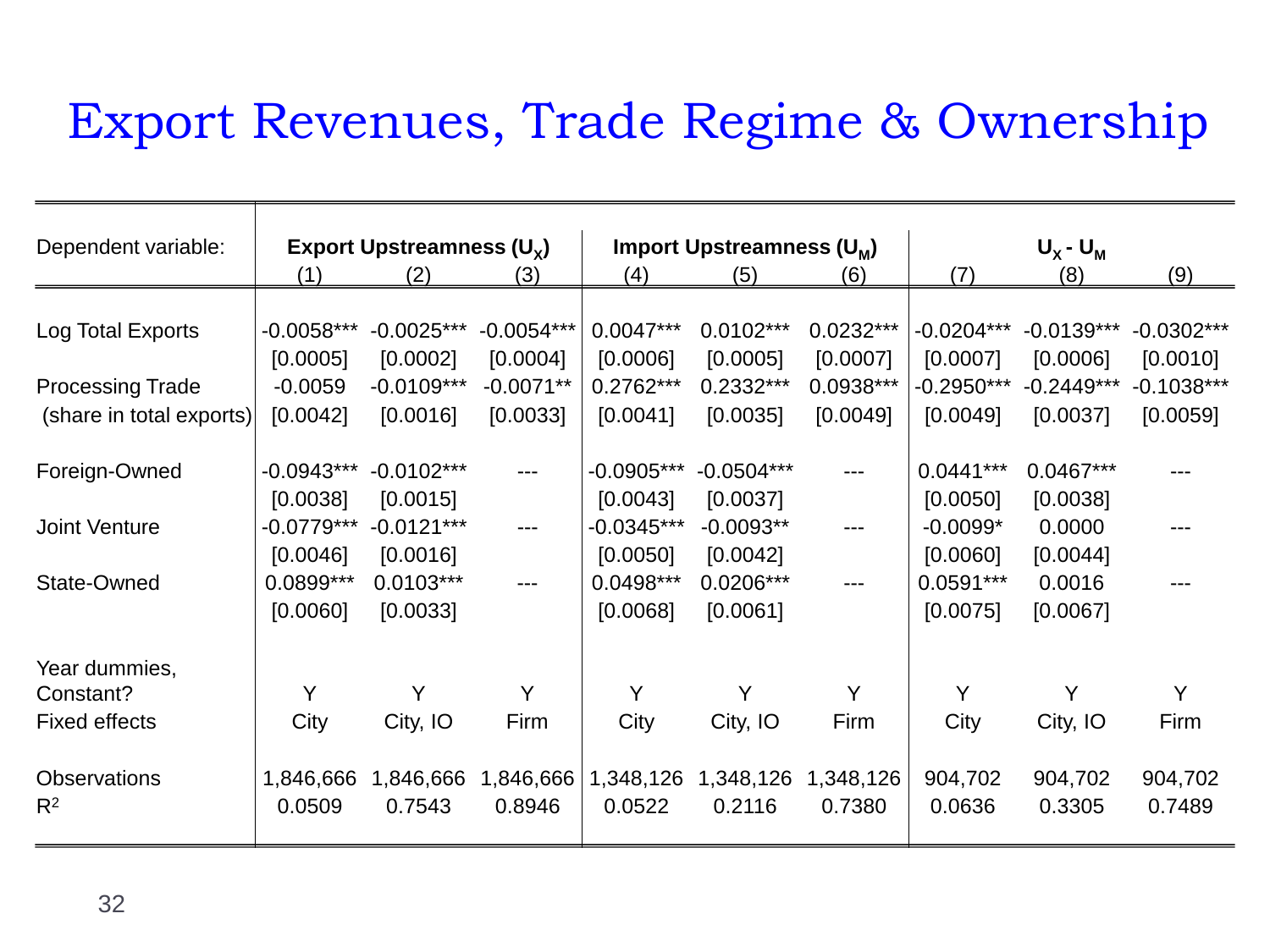## Export Revenues, Trade Regime & Ownership

- Firms with larger export revenues export more downstream, import more upstream, and conduct more production stages in China
	- $\triangleright$  Both across and within firms
- **Firms that pursue more processing trade export more downstream,** import more upstream, and conduct more production stages in China
	- $\triangleright$  Both across and within firms
- Foreign-owned firms operate more downstream than private domestic firms, and perform fewer production steps in China
	- SOEs operate more upstream than private domestic firms but span same number of production steps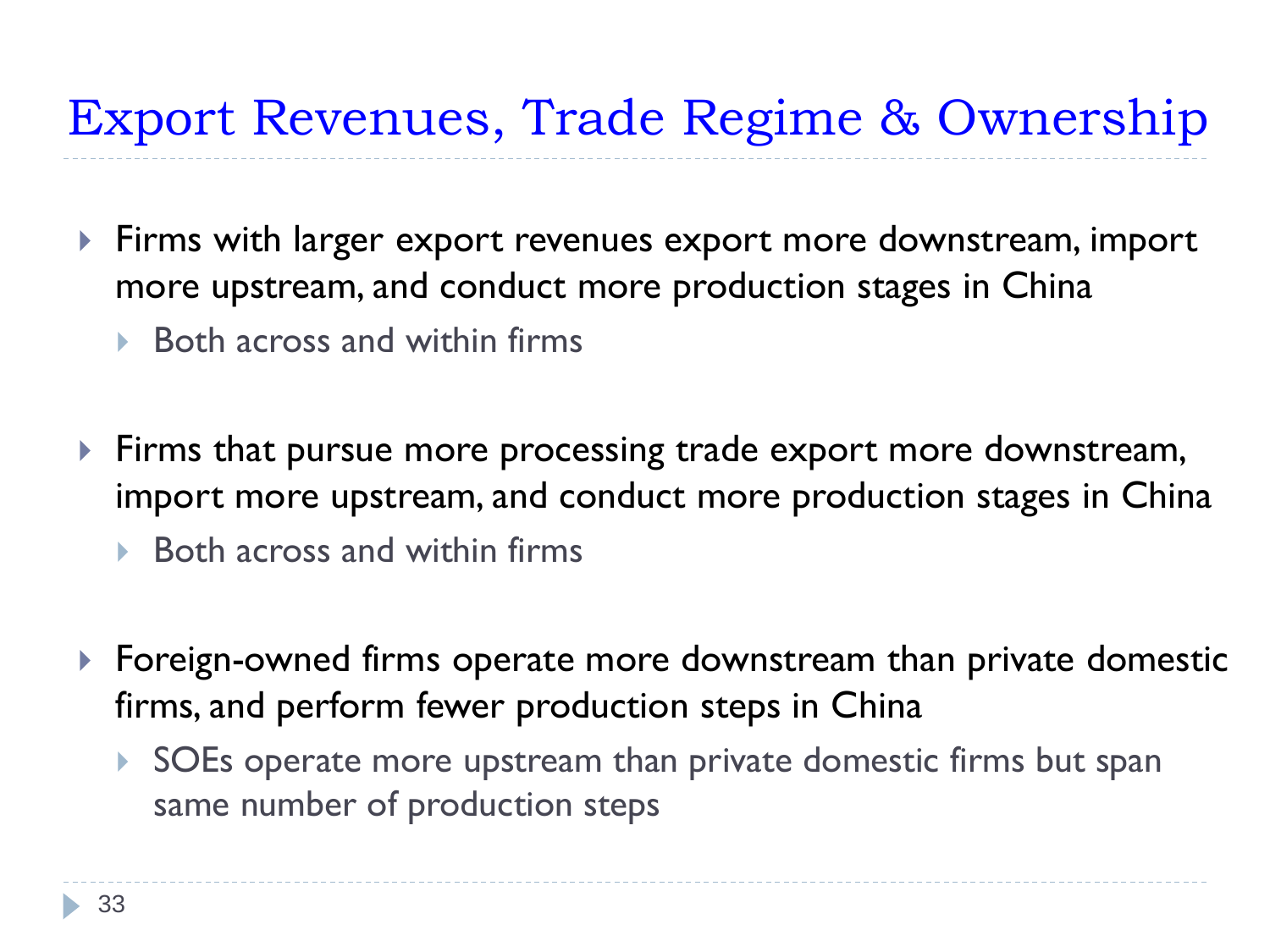# Age

| Dependent variable:                        | Export Upstreamness $(U_x)$ |                      |           | Import Upstreamness (U <sub>M</sub> ) |                        |                         | $U_{\chi}$ - $U_{\text{M}}$ |                                              |             |
|--------------------------------------------|-----------------------------|----------------------|-----------|---------------------------------------|------------------------|-------------------------|-----------------------------|----------------------------------------------|-------------|
|                                            | (1)                         | (2)                  | (3)       | (4)                                   | (5)                    | (6)                     | (7)                         | (8)                                          | (9)         |
| Log Total Exports                          | [0.0015]                    | [0.0011]             | [0.0015]  | [0.0013]                              | $-0.0015$<br>[0.0011]  | $0.0116***$<br>[0.0018] | [0.0015]                    | -0.0144*** -0.0064*** -0.0179***<br>[0.0014] | [0.0023]    |
| <b>Processing Trade</b><br>(share in total |                             | 0.0685*** -0.0294*** | $-0.0002$ | 0.3885***                             | $0.3174***$            | $0.1658***$             |                             | -0.3199*** -0.3468*** -0.1660***             |             |
| exports)                                   | [0.0093]                    | [0.0061]             | [0.0067]  | [0.0077]                              | [0.0066]               | [0.0104]                | [0.0091]                    | [0.0081]                                     | [0.0121]    |
| Log (1+Age)                                | $-0.0016$                   | $-0.0097***$         | $-0.0062$ | 0.0516***                             | $0.0474***$            | $0.1248***$             |                             | $-0.0532***-0.0571***-0.1311***$             |             |
|                                            | [0.0049]                    | [0.0031]             | [0.0059]  | [0.0043]                              | [0.0035]               | [0.0120]                | [0.0050]                    | [0.0042]                                     | [0.0133]    |
| Log Average wage                           | $0.1211***$                 | 0.0336***            | 0.0001    | 0.0029                                | $-0.0199***-0.0127***$ |                         | $0.1183***$                 | $0.0535***$                                  | $0.0128***$ |
| Log Capital per                            | [0.0025]                    | [0.0017]             | [0.0014]  | [0.0021]                              | [0.0018]               | [0.0026]                | [0.0025]                    | [0.0023]                                     | [0.0029]    |
| worker                                     | $0.0111**$                  | $-0.0002$            | $-0.0007$ | $-0.0106**$                           | $-0.0120***$           | $0.0057*$               | $0.0217***$                 | $0.0118***$                                  | $-0.0064*$  |
|                                            | [0.0052]                    | [0.0032]             | [0.0017]  | [0.0044]                              | [0.0034]               | [0.0032]                | [0.0049]                    | [0.0043]                                     | [0.0036]    |
|                                            |                             |                      |           |                                       |                        |                         |                             |                                              |             |
| Year dummies,                              |                             |                      |           |                                       |                        |                         |                             |                                              |             |
| Constant?                                  | Y                           | Y                    | Y         | Y                                     | Y                      | Y                       | Y                           | Y                                            | Y           |
| <b>Ownership Dummies</b>                   | Y                           | Y                    | Y         | Y                                     | Y                      | Y                       | Y                           | Y                                            | Y           |
| <b>Fixed effects</b>                       | City                        | City, GBT            | Firm      | City                                  | City, GBT              | Firm                    | City                        | City, GBT                                    | Firm        |
| <b>Observations</b>                        | 216,008                     | 216,008              | 216,008   | 216,008                               | 216,008                | 216,008                 | 216,008                     | 216,008                                      | 216,008     |
| R <sup>2</sup>                             | 0.0925                      | 0.5785               | 0.9555    | 0.0775                                | 0.3022                 | 0.7969                  | 0.1079                      | 0.3057                                       | 0.8253      |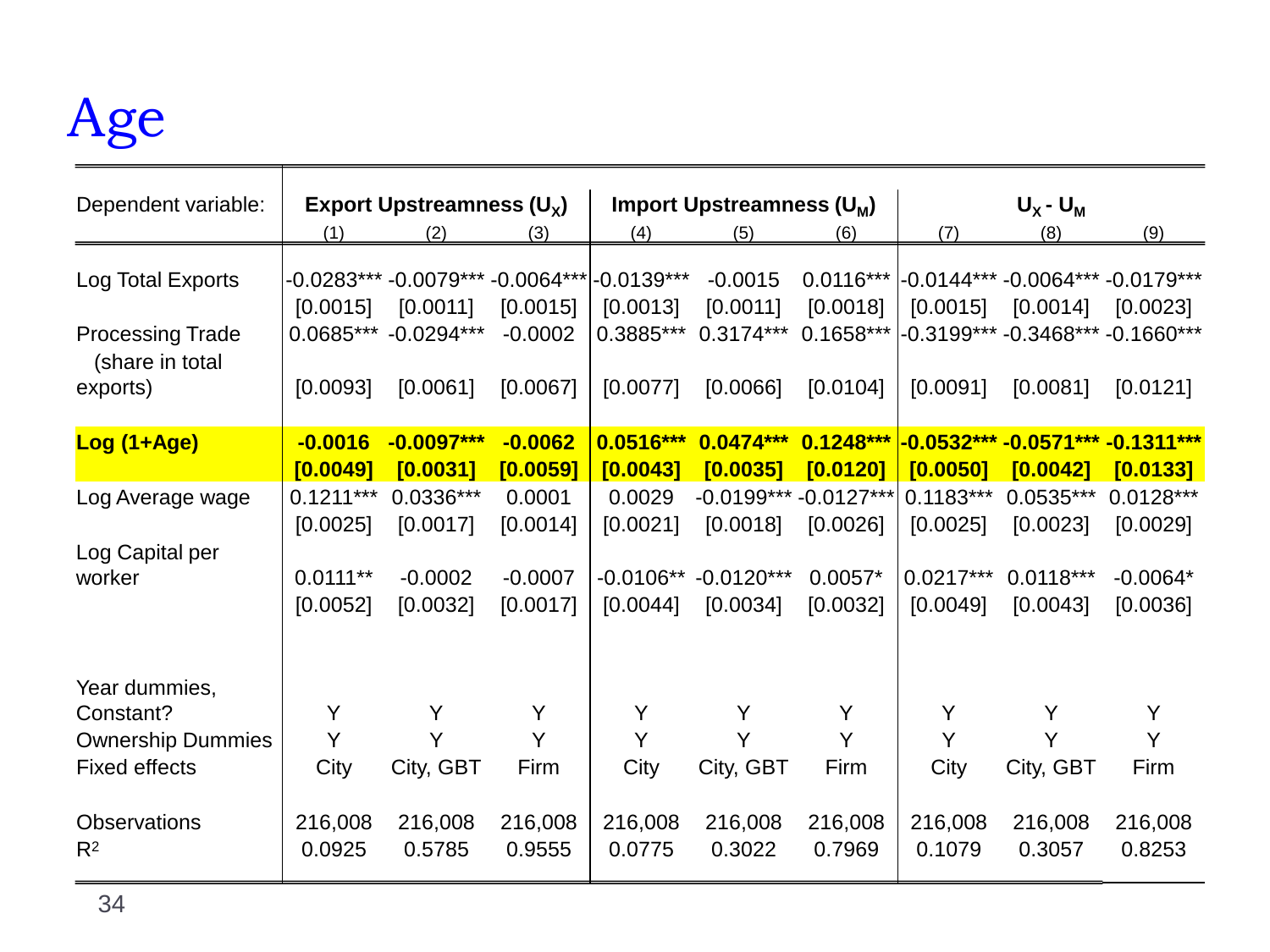# Factor Intensity

| Dependent variable:                        | Export Upstreamness $(U_x)$ |                                                         |                       | <b>Import Upstreamness (U<sub>M</sub>)</b> |                                    |                         | $U_x - U_m$ |                                                |                       |
|--------------------------------------------|-----------------------------|---------------------------------------------------------|-----------------------|--------------------------------------------|------------------------------------|-------------------------|-------------|------------------------------------------------|-----------------------|
|                                            | (1)                         | (2)                                                     | (3)                   | (4)                                        | (5)                                | (6)                     | (7)         | (8)                                            | (9)                   |
| Log Total Exports                          | [0.0015]                    | -0.0283*** -0.0079*** -0.0064*** -0.0139***<br>[0.0011] | [0.0015]              | [0.0013]                                   | $-0.0015$<br>[0.0011]              | $0.0116***$<br>[0.0018] | [0.0015]    | -0.0144*** -0.0064*** -0.0179***<br>$[0.0014]$ | [0.0023]              |
| <b>Processing Trade</b><br>(share in total | $0.0685***$                 | $-0.0294***$                                            | $-0.0002$             | 0.3885***                                  | $0.3174***$                        | $0.1658***$             |             | -0.3199*** -0.3468*** -0.1660***               |                       |
| exports)                                   | [0.0093]                    | [0.0061]                                                | [0.0067]              | [0.0077]                                   | [0.0066]                           | [0.0104]                | [0.0091]    | [0.0081]                                       | [0.0121]              |
| $Log(1+Age)$                               | $-0.0016$<br>[0.0049]       | $-0.0097***$<br>[0.0031]                                | $-0.0062$<br>[0.0059] | $0.0516***$<br>[0.0043]                    | $0.0474***$<br>[0.0035]            | $0.1248***$             | [0.0050]    | -0.0532*** -0.0571*** -0.1311***<br>[0.0042]   | [0.0133]              |
|                                            |                             |                                                         |                       | 0.0029                                     |                                    | [0.0120]                | $0.1183***$ |                                                |                       |
| <b>Log Average wage</b>                    | $0.1211***$<br>[0.0025]     | 0.0336***<br>[0.0017]                                   | 0.0001<br>[0.0014]    | [0.0021]                                   | $-0.0199***-0.0127***$<br>[0.0018] | [0.0026]                | [0.0025]    | $0.0535***$<br>[0.0023]                        | 0.0128***<br>[0.0029] |
| <b>Log Capital per</b>                     |                             |                                                         |                       |                                            |                                    |                         |             |                                                |                       |
| worker                                     | $0.0111**$                  | $-0.0002$                                               | $-0.0007$             |                                            | $-0.0106** -0.0120***$             | $0.0057*$               | $0.0217***$ | 0.0118***                                      | $-0.0064*$            |
|                                            | [0.0052]                    | [0.0032]                                                | [0.0017]              | [0.0044]                                   | [0.0034]                           | [0.0032]                | [0.0049]    | [0.0043]                                       | [0.0036]              |
|                                            |                             |                                                         |                       |                                            |                                    |                         |             |                                                |                       |
| Year dummies,                              |                             |                                                         |                       |                                            |                                    |                         |             |                                                |                       |
| Constant?                                  | Y                           | Y                                                       | Y                     | Y                                          | Y                                  | Y                       | Y           | Y                                              | Y                     |
| <b>Ownership Dummies</b>                   | Y                           | Y                                                       | Y                     | Y                                          | Y                                  | Y                       | Y           | Y                                              | Y                     |
| <b>Fixed effects</b>                       | City                        | City, GBT                                               | Firm                  | City                                       | City, GBT                          | Firm                    | City        | City, GBT                                      | Firm                  |
| <b>Observations</b>                        | 216,008                     | 216,008                                                 | 216,008               | 216,008                                    | 216,008                            | 216,008                 | 216,008     | 216,008                                        | 216,008               |
| $R^2$                                      | 0.0925                      | 0.5785                                                  | 0.9555                | 0.0775                                     | 0.3022                             | 0.7969                  | 0.1079      | 0.3057                                         | 0.8253                |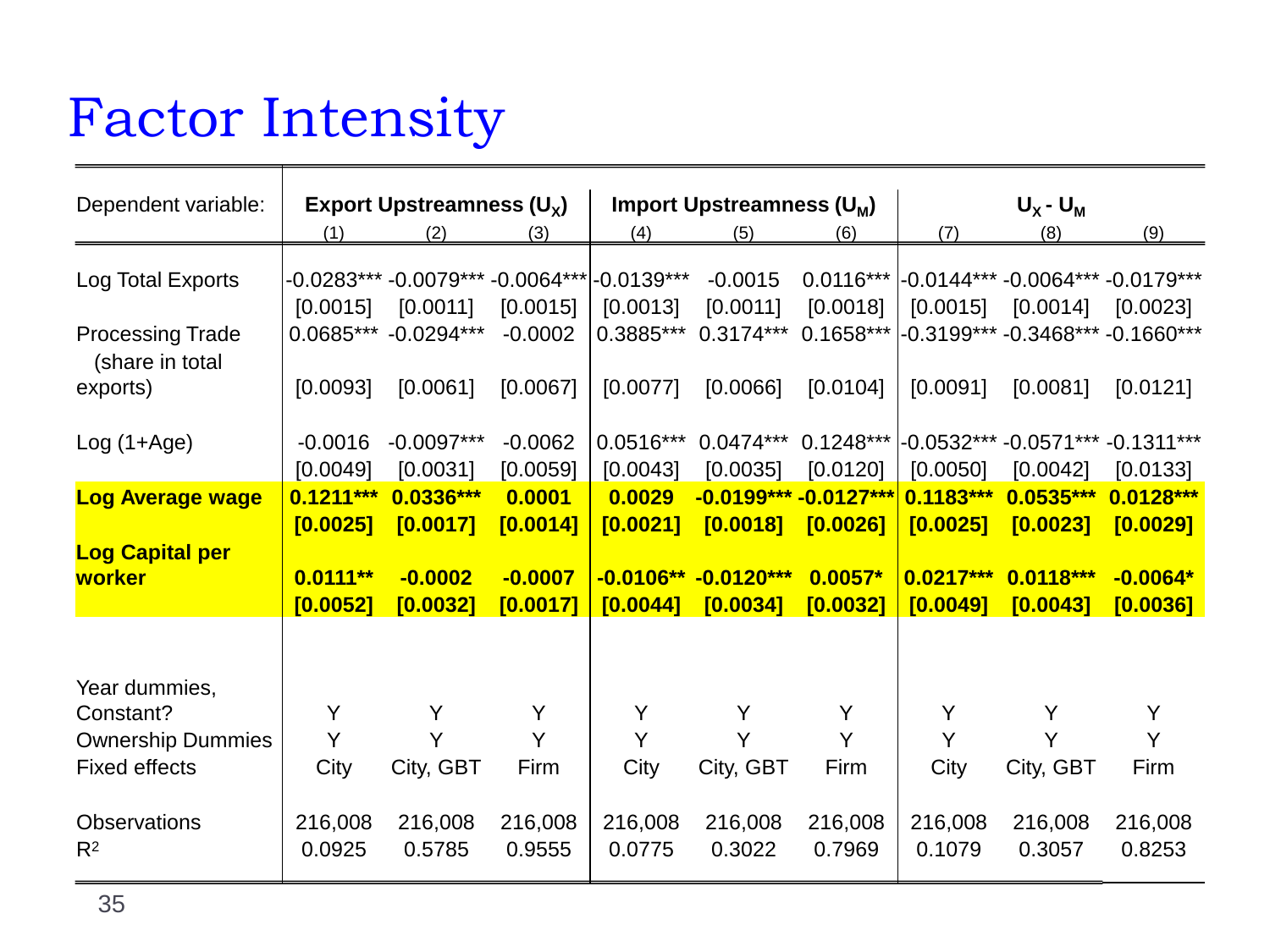## Size

| Dependent variable:                            |              | Export Upstreamness $(U_x)$<br>Import Upstreamness (U <sub>M</sub> ) |              |              | $U_x - U_m$    |                                                                                                                               |              |                |              |
|------------------------------------------------|--------------|----------------------------------------------------------------------|--------------|--------------|----------------|-------------------------------------------------------------------------------------------------------------------------------|--------------|----------------|--------------|
|                                                | (1)          | (2)                                                                  | (3)          | (4)          | (5)            | (6)                                                                                                                           | (7)          | (8)            | (9)          |
| Firm Size measure:                             |              |                                                                      |              |              |                |                                                                                                                               |              |                |              |
| Log Total Exports                              | $-0.0283***$ | $-0.0079***$                                                         | $-0.0064***$ | $-0.0139***$ | $-0.0015$      | 0.0116***                                                                                                                     | $-0.0144***$ | $-0.0064***$   | $-0.0179***$ |
|                                                | [0.0015]     | [0.0011]                                                             | [0.0015]     | [0.0013]     | [0.0011]       | [0.0018]                                                                                                                      | [0.0015]     | [0.0014]       | [0.0023]     |
| <b>Observations</b>                            | 216,008      | 216,008                                                              | 216,008      | 216,008      | 216,008        | 216,008                                                                                                                       | 216,008      | 216,008        | 216,008      |
| R <sup>2</sup>                                 | 0.0925       | 0.5785                                                               | 0.9555       | 0.0775       | 0.3022         | 0.7969                                                                                                                        | 0.1079       | 0.3057         | 0.8253       |
| Log Output                                     | 0.0014       | $-0.0031*$                                                           | $-0.0032*$   | $-0.0265***$ | $-0.0138***$   | $0.0159***$                                                                                                                   | $0.0279***$  | $0.0107***$    | $-0.0191***$ |
|                                                | [0.0026]     | [0.0017]                                                             | [0.0019]     | [0.0022]     | [0.0018]       | [0.0033]                                                                                                                      | [0.0026]     | [0.0022]       | [0.0037]     |
| <b>Observations</b>                            | 215,888      | 215,888                                                              | 215,888      | 215,888      | 215,888        | 215,888                                                                                                                       | 215,888      | 215,888        | 215,888      |
| $R^2$                                          | 0.0876       | 0.5783                                                               | 0.9556       | 0.0779       | 0.3026         | 0.7969                                                                                                                        | 0.1083       | 0.3059         | 0.8252       |
| Log Employment                                 | $-0.0516***$ | $-0.0240***$                                                         | $-0.0049*$   | $-0.0596***$ | $-0.0325***$   | $0.0131***$                                                                                                                   | $0.0079**$   | $0.0085***$    | $-0.0181***$ |
|                                                | [0.0032]     | [0.0021]                                                             | [0.0027]     | [0.0026]     | [0.0022]       | [0.0046]                                                                                                                      | [0.0031]     | [0.0027]       | [0.0051]     |
| <b>Observations</b>                            | 216,008      | 216,008                                                              | 216,008      | 216,008      | 216,008        | 216,008                                                                                                                       | 216,008      | 216,008        | 216,008      |
| $R^2$                                          | 0.0920       | 0.5790                                                               | 0.9555       | 0.0828       | 0.3040         | 0.7968                                                                                                                        | 0.1069       | 0.3056         | 0.8251       |
| Other controls:                                |              |                                                                      |              |              |                | From CCTS: Export processing trade share; Ownership dummies<br>From NBS: Log(1+age); Log capital per worker; Log average wage |              |                |              |
| Year dummies, Constant?<br>Fixed effects<br>36 | Y<br>City    | Y<br>City, GBT                                                       | Y<br>Firm    | Y<br>City    | Y<br>City, GBT | Y<br>Firm                                                                                                                     | Y<br>City    | Y<br>City, GBT | Y<br>Firm    |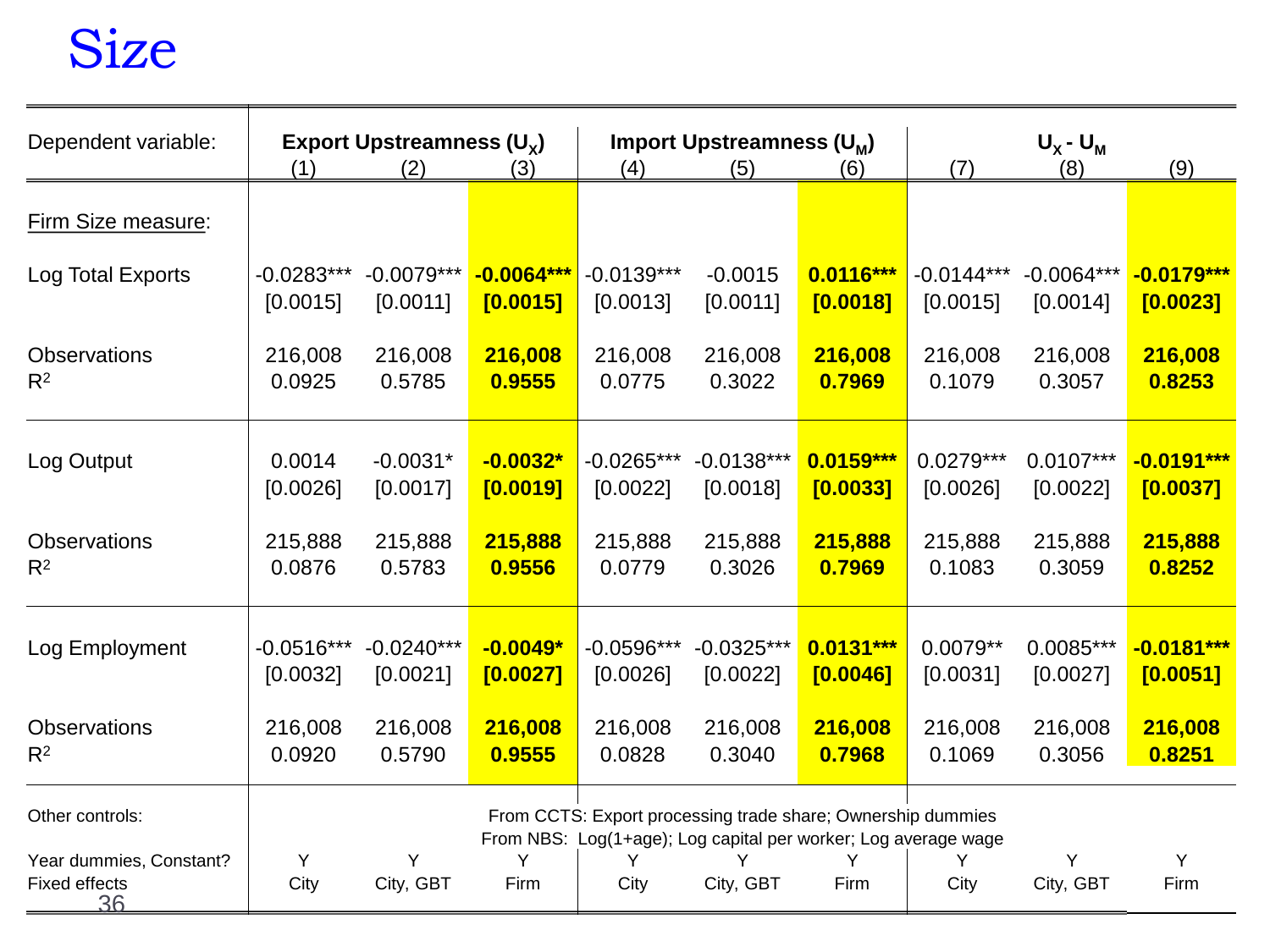# Productivity

| Dependent variable:                            |              | Export Upstreamness $(U_x)$ |           |                                                                                                                               | Import Upstreamness (U <sub>M</sub> ) |             |             | $U_{X}$ - $U_{M}$ |              |  |
|------------------------------------------------|--------------|-----------------------------|-----------|-------------------------------------------------------------------------------------------------------------------------------|---------------------------------------|-------------|-------------|-------------------|--------------|--|
|                                                | (1)          | (2)                         | (3)       | (4)                                                                                                                           | (5)                                   | (6)         | (7)         | (8)               | (9)          |  |
| Productivity measure:                          |              |                             |           |                                                                                                                               |                                       |             |             |                   |              |  |
| Log real VA per worker                         | 0.0334***    | $0.0166***$                 | 0.0003    | $0.0071***$                                                                                                                   | $0.0103***$                           | $0.0062***$ | $0.0263***$ | $0.0063***$       | $-0.0059**$  |  |
|                                                | [0.0029]     | [0.0018]                    | [0.0011]  | [0.0025]                                                                                                                      | [0.0020]                              | [0.0021]    | [0.0028]    | [0.0024]          | [0.0023]     |  |
| <b>Observations</b>                            | 206,978      | 206,978                     | 206,978   | 206,978                                                                                                                       | 206,978                               | 206,978     | 206,978     | 206,978           | 206,978      |  |
| $R^2$                                          | 0.0910       | 0.5825                      | 0.9566    | 0.0760                                                                                                                        | 0.3034                                | 0.7999      | 0.1083      | 0.3078            | 0.8284       |  |
| Levinsohn-Petrin                               | $-0.0173***$ | $-0.0023$                   | $-0.0007$ | $-0.0420***$                                                                                                                  | $-0.0120***$                          | $0.0072***$ | $0.0247***$ | $0.0097***$       | $-0.0079***$ |  |
|                                                | [0.0026]     | [0.0017]                    | [0.0011]  | [0.0022]                                                                                                                      | [0.0018]                              | [0.0021]    | [0.0025]    | [0.0022]          | [0.0023]     |  |
| Observations                                   | 206,851      | 206,851                     | 206,851   | 206,851                                                                                                                       | 206,851                               | 206,851     | 206,851     | 206,851           | 206,851      |  |
| $R^2$                                          | 0.0901       | 0.5821                      | 0.9566    | 0.0797                                                                                                                        | 0.3036                                | 0.8000      | 0.1085      | 0.3078            | 0.8284       |  |
| Levinsohn-Petrin                               | $-0.0092***$ | $-0.0012$                   | $-0.0006$ | $-0.0259***$                                                                                                                  | $-0.0114***$                          | $0.0074***$ | $0.0167***$ | $0.0103***$       | $-0.0080***$ |  |
| (by ownership type)                            | [0.0026]     | [0.0017]                    | [0.0011]  | [0.0022]                                                                                                                      | [0.0018]                              | [0.0020]    | [0.0026]    | [0.0022]          | [0.0023]     |  |
| <b>Observations</b>                            | 206,851      | 206,851                     | 206,851   | 206,851                                                                                                                       | 206,851                               | 206,851     | 206,851     | 206,851           | 206,851      |  |
| $R^2$                                          | 0.0897       | 0.5821                      | 0.9566    | 0.0774                                                                                                                        | 0.3036                                | 0.8000      | 0.1080      | 0.3079            | 0.8284       |  |
| Other controls:                                |              |                             |           | From CCTS: Export processing trade share; Ownership dummies<br>From NBS: Log(1+age); Log capital per worker; Log average wage |                                       |             |             |                   |              |  |
| Year dummies, Constant?<br>Fixed effects<br>37 | Y<br>City    | Υ<br>City, GBT              | Y<br>Firm | Y<br>City                                                                                                                     | Y<br>City, GBT                        | Y<br>Firm   | Y<br>City   | Y<br>City, GBT    | Y<br>Firm    |  |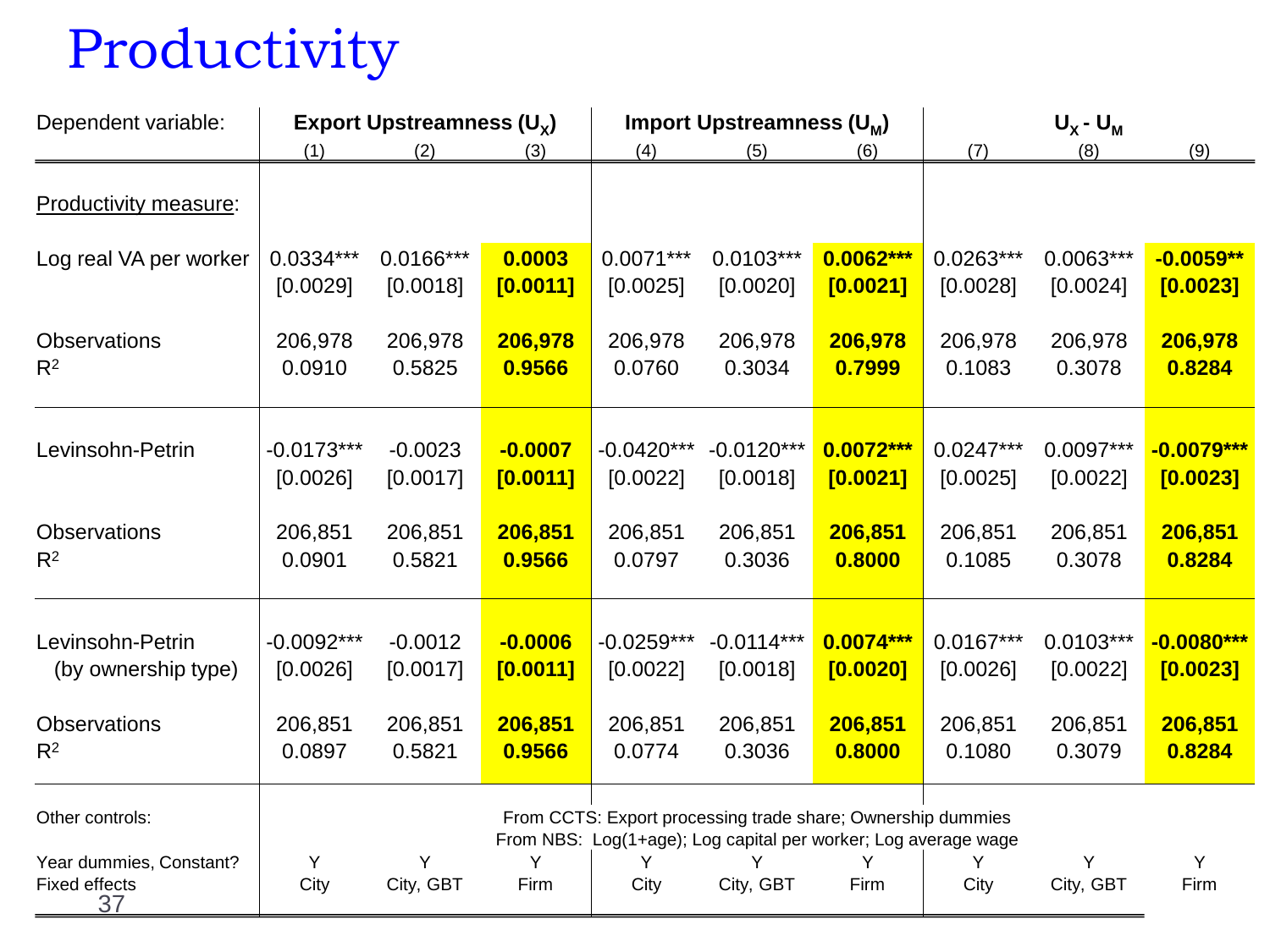# Firm Characteristics

- ▶ Within firms over time, older age, larger size, higher productivity, higher capital intensity and lower skill intensity associated with
	- More upstream imports
	- (Weakly) more downstream exports
	- **Conducting more production stages in China**
- ▶ Patterns sometimes reversed in the cross-section of firms
	- $\triangleright$  To do: explore role of firm entry and exit  $\rightarrow$  sample selection vs. omitted firm characteristics?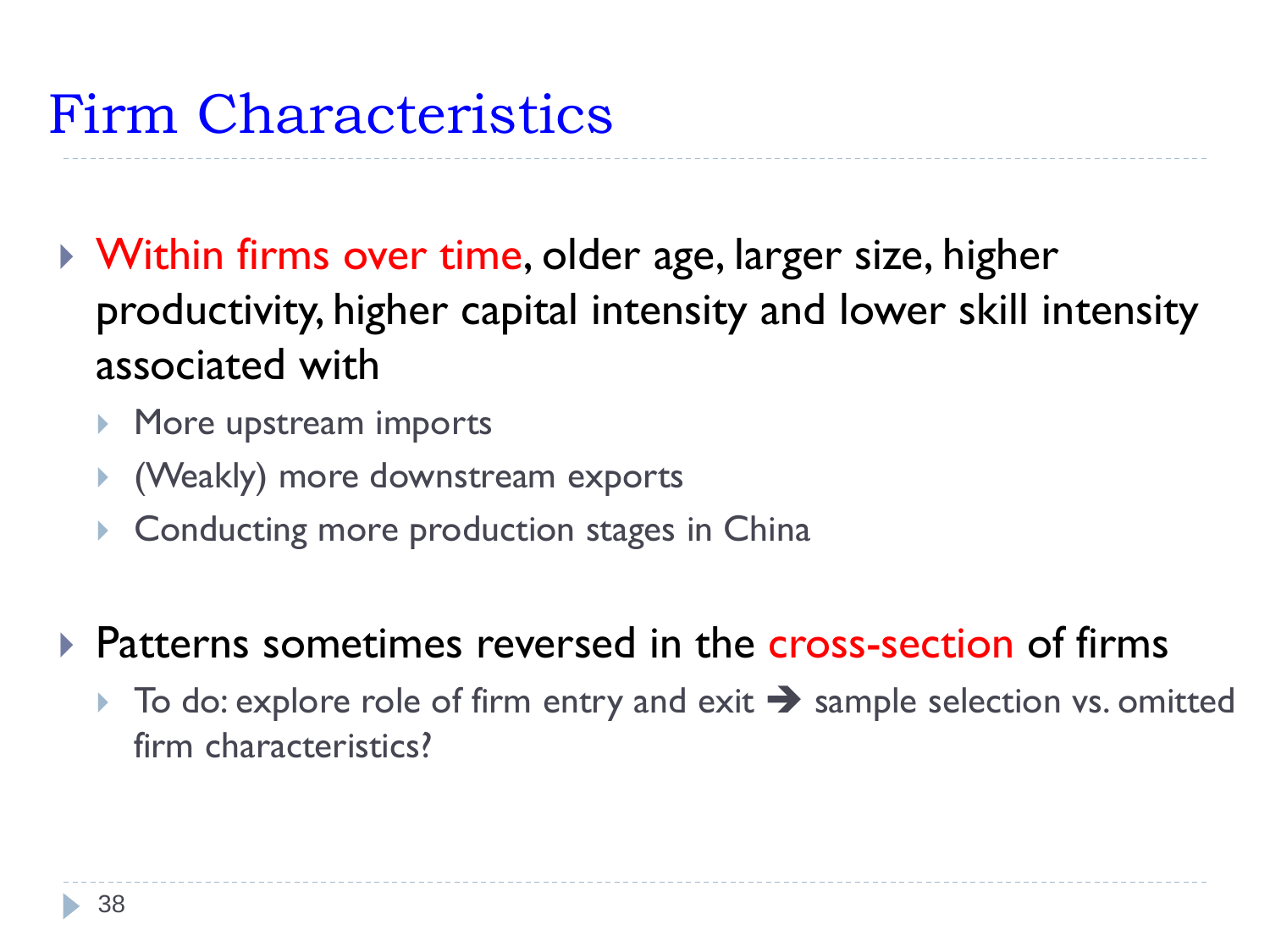- ▶ We establish new stylized facts about the position that Chinese firms occupy in global production chains
- ▶ Next: develop theoretical model that rationalizes results and generates further testable predictions
	- Primitive firm attribute (productivity) determines firm choices and outcomes
	- Firm choices: production technology (H and K intensity, trade regime), production inputs (L, domestic and imported inputs), GPLP
	- Firm outcomes: total sales, exports, value added, profits